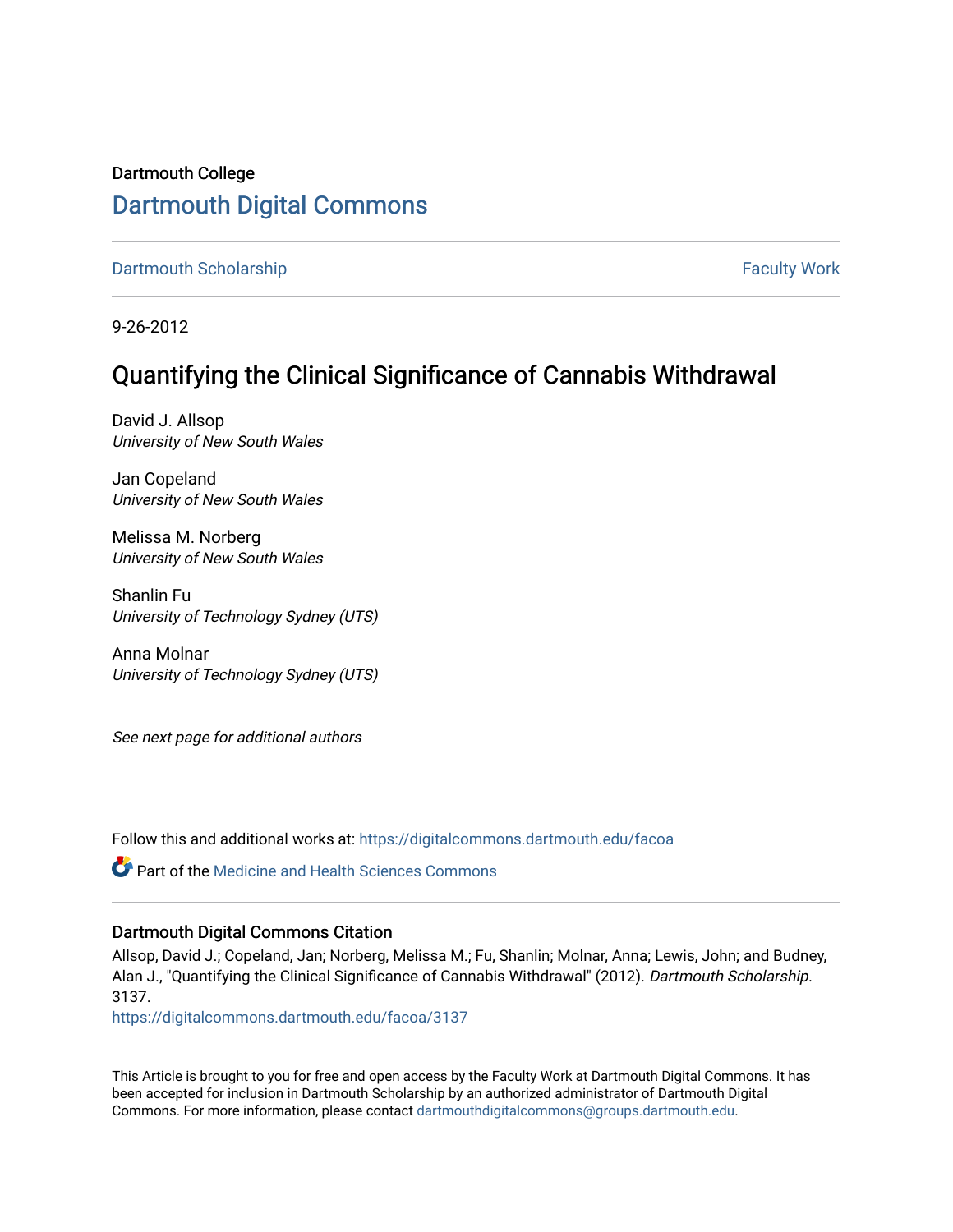## Authors

David J. Allsop, Jan Copeland, Melissa M. Norberg, Shanlin Fu, Anna Molnar, John Lewis, and Alan J. Budney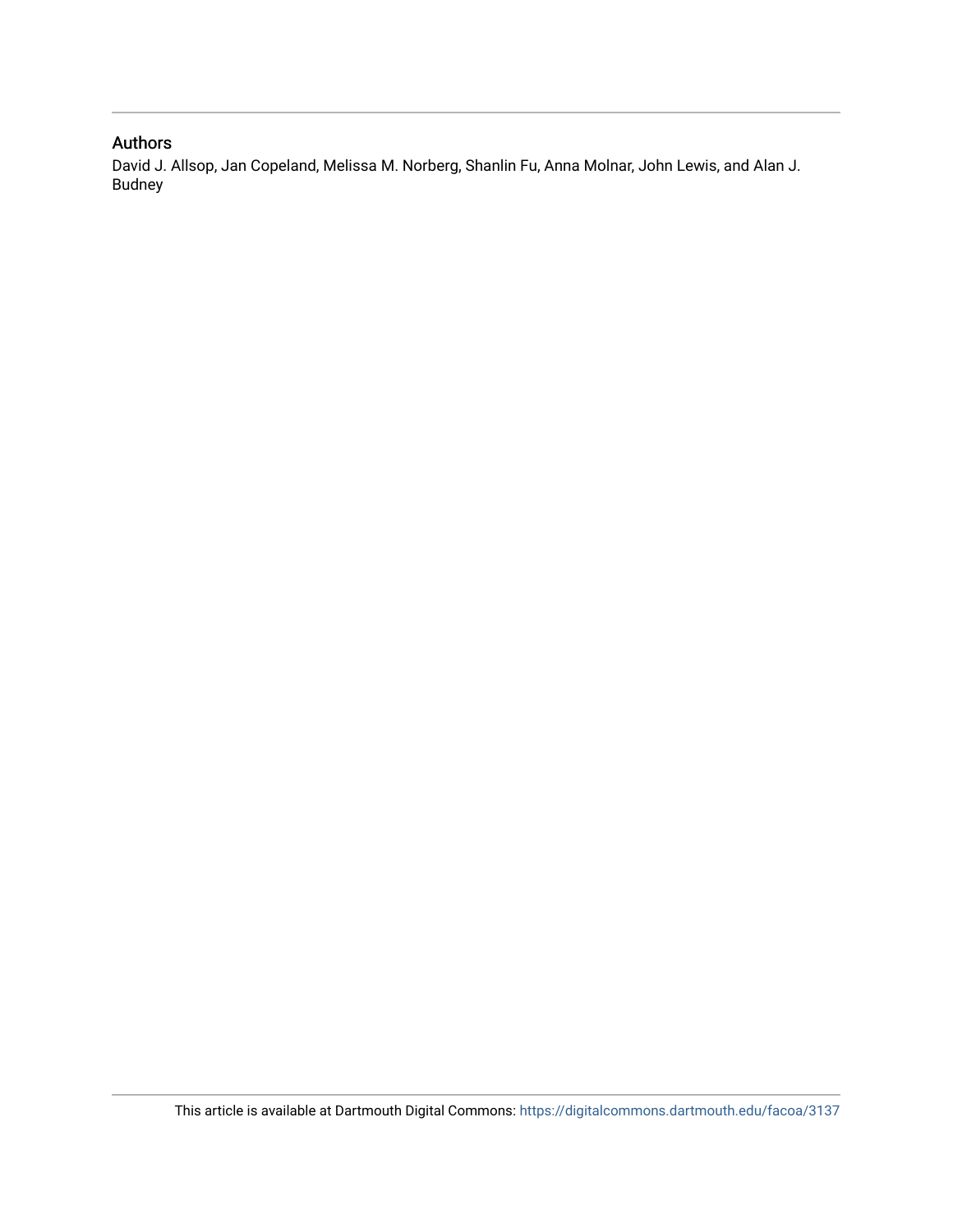# Quantifying the Clinical Significance of Cannabis **Withdrawal**

## David J. Allsop<sup>1</sup>\*, Jan Copeland<sup>1</sup>, Melissa M. Norberg<sup>1</sup>, Shanlin Fu<sup>2</sup>, Anna Molnar<sup>2</sup>, John Lewis<sup>2</sup>, Alan J. Budney<sup>3</sup>

1 National Cannabis Prevention and Information Centre, National Drug and Alcohol Research Centre, University of New South Wales, Sydney, New South Wales, Australia, 2 Centre for Forensic Science, School of Chemistry and Forensic Science, University of Technology Sydney (UTS), New South Wales, Australia, 3 Geisel School of Medicine at Dartmouth, Hanover, Lebanon, New Hampshire, United States of America

## Abstract

Background and Aims: Questions over the clinical significance of cannabis withdrawal have hindered its inclusion as a discrete cannabis induced psychiatric condition in the Diagnostic and Statistical Manual of Mental Disorders (DSM IV). This study aims to quantify functional impairment to normal daily activities from cannabis withdrawal, and looks at the factors predicting functional impairment. In addition the study tests the influence of functional impairment from cannabis withdrawal on cannabis use during and after an abstinence attempt.

Methods and Results: A volunteer sample of 49 non-treatment seeking cannabis users who met DSM-IV criteria for dependence provided daily withdrawal-related functional impairment scores during a one-week baseline phase and two weeks of monitored abstinence from cannabis with a one month follow up. Functional impairment from withdrawal symptoms was strongly associated with symptom severity ( $p = 0.0001$ ). Participants with more severe cannabis dependence before the abstinence attempt reported greater functional impairment from cannabis withdrawal ( $p = 0.03$ ). Relapse to cannabis use during the abstinence period was associated with greater functional impairment from a subset of withdrawal symptoms in high dependence users. Higher levels of functional impairment during the abstinence attempt predicted higher levels of cannabis use at one month follow up ( $p = 0.001$ ).

Conclusions: Cannabis withdrawal is clinically significant because it is associated with functional impairment to normal daily activities, as well as relapse to cannabis use. Sample size in the relapse group was small and the use of a non-treatment seeking population requires findings to be replicated in clinical samples. Tailoring treatments to target withdrawal symptoms contributing to functional impairment during a quit attempt may improve treatment outcomes.

Citation: Allsop DJ, Copeland J, Norberg MM, Fu S, Molnar A, et al. (2012) Quantifying the Clinical Significance of Cannabis Withdrawal. PLoS ONE 7(9): e44864. doi:10.1371/journal.pone.0044864

Editor: Antonio Verdejo García, University of Granada, Spain

Received March 22, 2012; Accepted August 9, 2012; Published September 26, 2012

Copyright: © 2012 Allsop et al. This is an open-access article distributed under the terms of the Creative Commons Attribution License, which permits unrestricted use, distribution, and reproduction in any medium, provided the original author and source are credited.

Funding: Dr. Allsop is supported by a project grant (1006036) from the National Health and Medical Research Council, Australia. Funding for the work was provided by the Australian Government Department of Health and Ageing. Dr. Budney's contribution was funded in part by the National Institute on Drug Abuse, DA15186 and DA23526. The funders had no role in study design, data collection and analysis, decision to publish, or preparation of the manuscript.

Competing Interests: Professor Alan Budney has provided consultation to GW Pharmaceuticals. Dr. Allsop, Professor Copeland, and Dr. Norberg are currently carrying out an investigator driven clinical trial using materials donated by GW Pharmaceuticals. This does not alter the authors' adherence to all the PLOS ONE policies on sharing data and materials. All other authors report no competing interest exists.

E-mail: d.allsop@unsw.edu.au

## Introduction

The Diagnostic and Statistical Manual of Mental Disorders (DSM-IV) requires that a mental health diagnosis ''..causes clinically significant distress or impairment in social, occupational, or other important areas of functioning'' ([1], p.358) in order to reduce false positive diagnoses (i.e. incorrectly labelling somebody with a mental health disorder). For DSM-IV drug dependence, at least three of the following seven diagnostic markers must cause clinically significant functional impairment ([1], p.181–183): 1. tolerance to the substance, 2. consumption in larger amounts or for longer periods than intended, 3. a persistent desire or unsuccessful attempts to cut down, 4. a great deal of time spent obtaining, using or recovering from the substance, 5. important activities are given up or reduced because of the substance, 6. substance use is continued despite the knowledge that it causes problems, 7. the presence of characteristic withdrawal symptoms or use of

substance to alleviate withdrawal. Cannabis however, unlike other drugs, does not currently include the seventh criterion of withdrawal for diagnosing a cannabis use disorder in the DSM-IV. This is due to debate about the clinical significance of the cannabis withdrawal syndrome.

The evidence-base for cannabis withdrawal [2,3,4,5,6,7] has led to a proposal to include it in the  $DSM-5 \geq$  (see and [8,9]), which could increase the prevalence of cannabis dependence diagnoses in the community [10]. Increases in the prevalence of any mental health disorder can have ramifications for treatment service provision, highlighting the importance of ensuring that cannabis withdrawal is clinically significant. To address this, a valid and reliable Cannabis Withdrawal Scale (CWS) is in the early phases of development, and the initial study validated the CWS via selfratings of the intensity of withdrawal symptoms during cannabis abstinence [11]. While measurement of symptom intensity per se is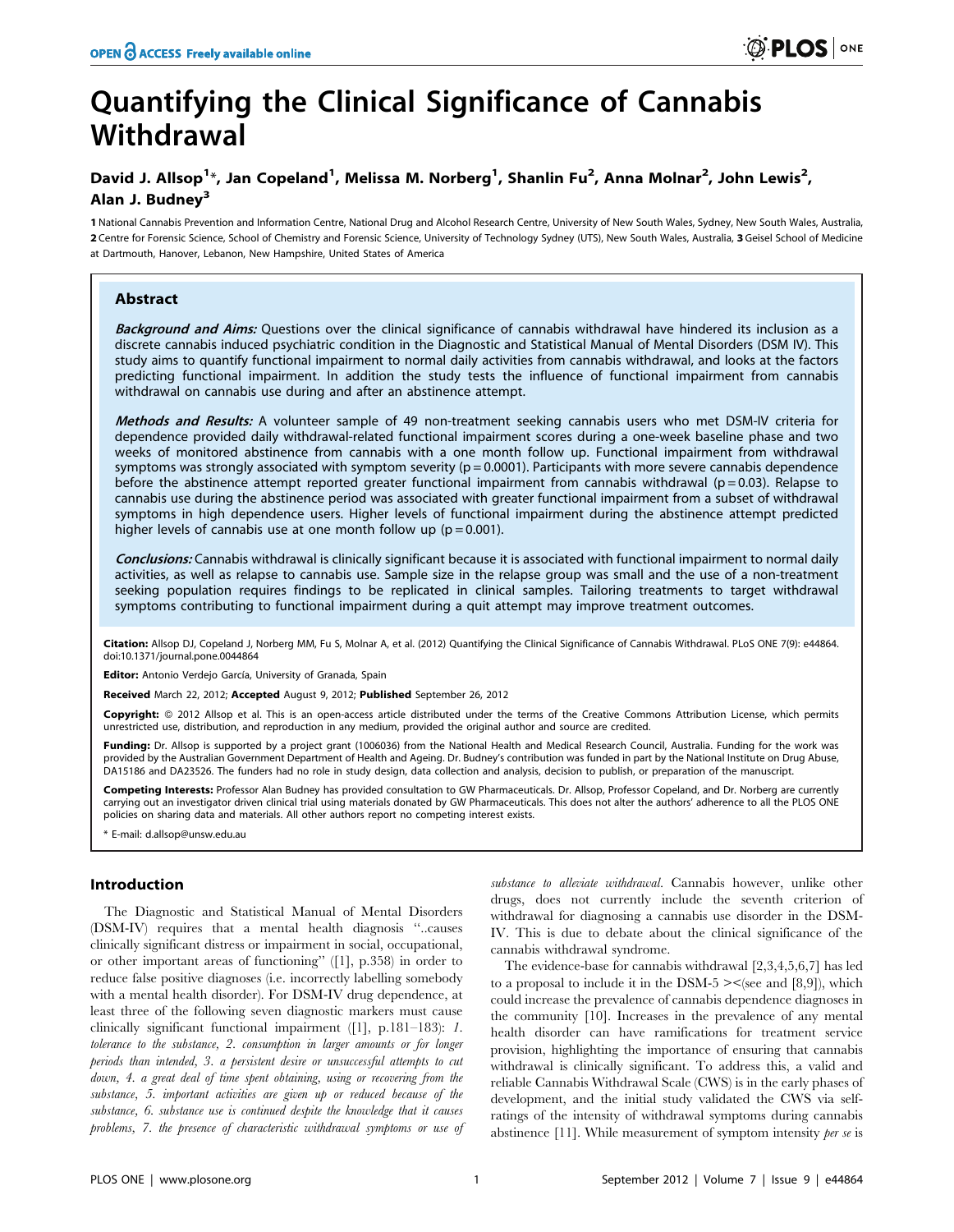a central tenet of clinical scales of alcohol and other drug withdrawal to date [12,13,14,15,16], intensity measures do not necessarily capture the clinical significance associated with each symptom or with the syndrome as a whole. In addition to measuring the intensity of withdrawal symptoms, a more direct method to assess their clinical significance would draw on the DSM definition, and explicitly quantify how much symptoms impair normal daily functioning such as required for work, family life, and social functioning.

Research attempting to demonstrate the clinical significance of cannabis withdrawal has used two approaches: (a) linking withdrawal intensity to distress and/or substance use [5,6,17,18,19,20,21,22], and (b) demonstrating that cannabis withdrawal is of a similar magnitude and has similar consequences to nicotine withdrawal, a well accepted clinically valid syndrome [20,23,24]. In regards to linking withdrawal symptoms to cannabis use, two retrospective studies showed that craving was the most highly endorsed withdrawal symptom by people who relapsed, followed by irritability, anger and boredom [4,5]. However the use of only relapse as a measure of clinical significance may mask the extent to which symptoms led to functional impairment, as those who maintained abstinence may still have experienced clinically significant negative consequences from cannabis withdrawal (e.g. relationship or work problems resulting from the withdrawal syndrome).

Two studies have looked at the clinical significance of individual cannabis withdrawal symptoms using Likert scales to tease apart variation in the level of functional impairment. In a retrospective survey of adults who made a recent quit attempt, Budney et al. (2008) [20] used a 10-point Likert scale to show that the intensity of aggression, anger, anxiety, cravings, and depression symptoms contributed to cannabis relapse. Allsop and colleagues [11] used a 10-point Likert scale in a prospective study using a nonclinical outpatient population to measure withdrawal symptom intensity as well as the functional impairment caused by each symptom. The items causing the most impairment to normal daily functioning were: trouble getting to sleep, angry outbursts, imagining being stoned (cravings), loss of appetite, feeling easily irritated, and nightmares or strange dreams. The present study extends that work by exploring whether the functional impairment reported during abstinence is clinically significant, and what factors predict it.

This study tested in a non clinical sample of non-treatment seekers, (1) whether the level of functional impairment during abstinence is predicted by severity of dependence, or pre-quit attempt cannabis use levels, whilst controlling for age and gender, and (2) what the relationship is between the intensity of cannabis withdrawal symptoms and the level of associated functional impairment. In addition the study had the following exploratory aims: (a) to test the hypothesis that relapse to cannabis use is associated with greater levels of functional impairment from cannabis withdrawal symptoms, (b) to test the hypothesis that greater functional impairment during the abstinence attempt is predictive of a greater amount of cannabis consumed during a one month follow-up period, and (c) to test what factors predict time to relapse.

## Methods

## **Participants**

Current cannabis users who were not seeking treatment for their cannabis use were recruited from Sydney, Australia using a targeted postcard campaign (http://www.webcitation.org/ 69yO6gGfy) and advertisements in local newspapers asking for people who were prepared to abstain from cannabis for a twoweek period for research purposes. Inclusion criteria included: (a) cannabis use on five or more days per week over the previous three months; (b) current cannabis dependence; (c) previous experience of at least one cannabis withdrawal symptom; and (d) willingness to quit cannabis for two weeks. Exclusion criteria included: (a) moderate or severe dependence on other substances except caffeine and nicotine; (b) substance-related treatment in the last three months; and (c) pregnancy or planning on becoming pregnant during the study. After a complete description of the study to the participants, written informed consent was obtained.

#### Measurements

A phone screening interview was used to collect demographics, cannabis dependence severity using the Severity of Dependence Scale (SDS) [25,26], and hazardous alcohol consumption using the Alcohol Use Disorders Identification Test (AUDIT) [27]. The SDS contains five items and uses a four-point response scale and is reported to have high internal consistency (Chronbach's alpha = 0.83, high test-retest reliability (Interclass Correlation Coefficient (ICC) = 0.88), and good concurrent validity [26,28]. The AUDIT is a 10-item questionnaire developed by the World Health Organisation, each item is scored on a four-point scale, and different question groups measure hazardous consumption or dependence behaviour. The AUDIT's psychometric properties have been demonstrated to be excellent in a wide range of studies, with high internal consistency (Chronbach's alpha  $\sim$ 0.83), testretest reliability  $(ICC = 0.87 - 0.93)$  and good concurrent validity [29]. Telephone administration has proved efficient and successful for both the AUDIT [30,31,32] and the SDS [33,34]. The Structured Clinical Interview for DSM Disorders-Research Version (SCID-RV) [35] was administered at the baseline laboratory visit by a trained psychologist to assess for Axis-I psychiatric disorders. The Timeline Followback (TLFB) [36,37] was used to assess alcohol, tobacco and cannabis use at each laboratory visit. The major urinary metabolite of cannabis, 11 nor- $\Delta^9$ -tetrahydrocannabinol-9-carboxylic acid (THC-COOH) was quantified by gas chromatography-mass spectrometry and normalized by urinary creatinine level (THC-COOH/creatinine) to validate self reported abstinence [38].

An online version of the CWS [11], including a functional impairment subscale, was used to quantify the impact of cannabis withdrawal symptoms on normal daily functioning using a 10 point Likert scale question asking how each symptom NEGA-TIVELY impacted getting through or completing normal daily activities, assessed alongside withdrawal intensity (see Table 1). The CWS has been shown to have excellent psychometric properties, with high internal reliability (Chronbach's al $pha = 0.91$  and test-retest reliability  $(ICC = 0.95)$  [11]. Whilst the withdrawal symptoms on the CWS do not represent functional impairment per se (e.g. not being able to socialise), the negative impact component on the CWS anchored to each symptom specifically addresses this question by having patients give an indication of the magnitude of impairment to normal daily functioning caused by each symptom.

## Study procedures and cannabis use

The University of New South Wales Human Research Ethics Committee approved all procedures (Approval number: HREC 09152). Study participants filled out the CWS online daily during a one-week baseline ''smoking as usual'' period, and a two-week cannabis abstinence attempt. The cannabis abstinence attempt was supported with a one-hour psychological intervention and contingency management payments totalling AU\$450 for adher-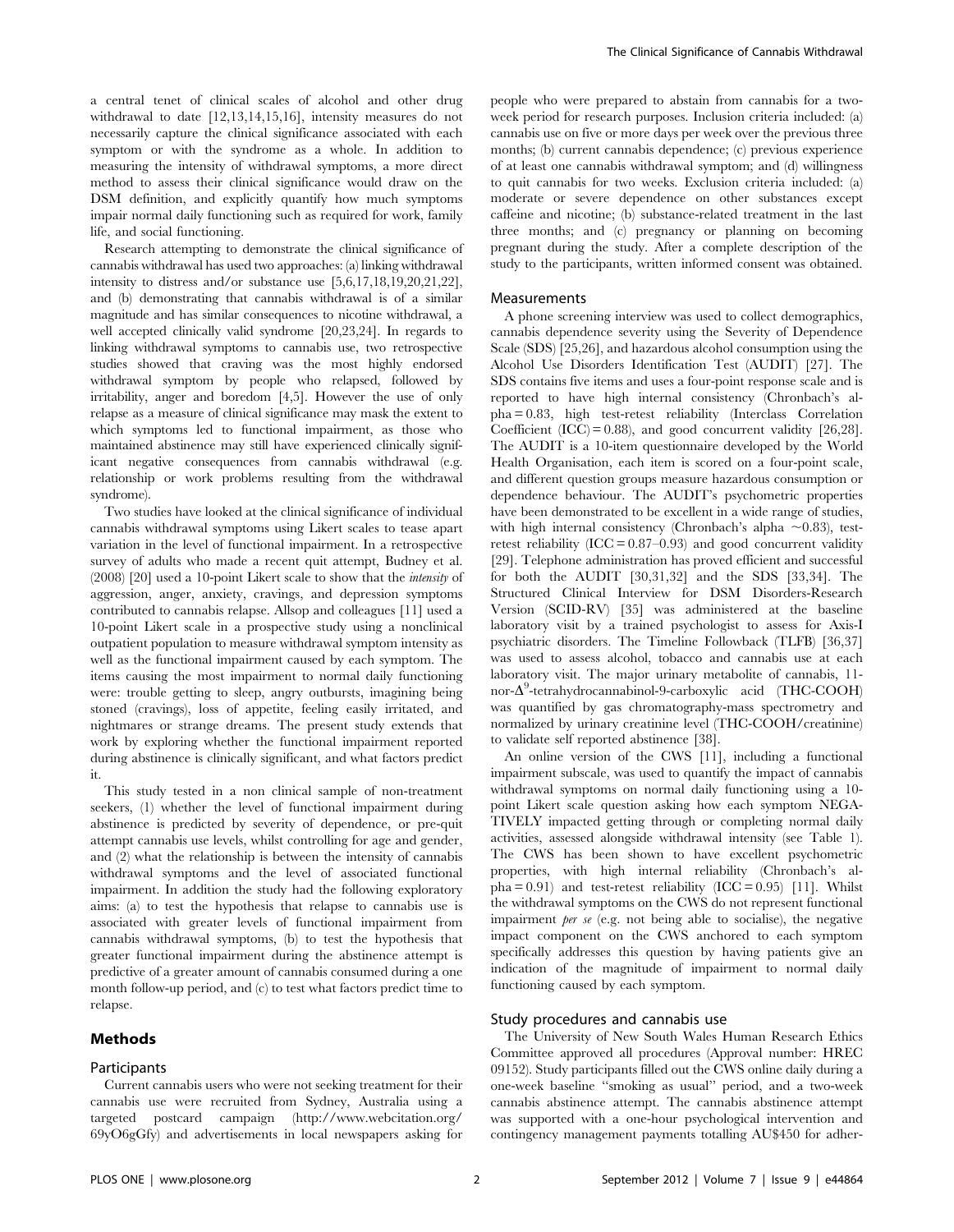#### Table 1. The cannabis withdrawal scale.

| Not at all              |                                                                    |              |              |                |                |                | <b>Moderately</b> |   |                |   | <b>Extremely</b> |    | <b>Negative Impact on</b><br>daily activity (0-10) |  |
|-------------------------|--------------------------------------------------------------------|--------------|--------------|----------------|----------------|----------------|-------------------|---|----------------|---|------------------|----|----------------------------------------------------|--|
| $\mathbf{1}$            | The only thing I could think<br>about was smoking some<br>cannabis | $\mathbf{0}$ | $\mathbf{1}$ | $\overline{2}$ | $\overline{3}$ | $\overline{4}$ | 5                 | 6 | $\overline{7}$ | 8 | 9                | 10 |                                                    |  |
| 2                       | I had a headache                                                   | 0            | $\mathbf{1}$ | $\overline{2}$ | 3              | 4              | 5                 | 6 | $\overline{7}$ | 8 | 9                | 10 |                                                    |  |
| $\overline{\mathbf{3}}$ | I had no appetite                                                  | 0            | $\mathbf{1}$ | $\overline{2}$ | 3              | $\overline{4}$ | 5                 | 6 | $\overline{7}$ | 8 | 9                | 10 |                                                    |  |
| 4                       | I felt nauseous (like vomiting) 0                                  |              | $\mathbf{1}$ | 2              | 3              | 4              | 5                 | 6 | $\overline{7}$ | 8 | 9                | 10 |                                                    |  |
| 5                       | I felt nervous                                                     | 0            | $\mathbf{1}$ | $\overline{2}$ | 3              | 4              | 5                 | 6 | $\overline{7}$ | 8 | 9                | 10 |                                                    |  |
| 6                       | I had some angry outbursts                                         | 0            | $\mathbf{1}$ | $\overline{2}$ | 3              | 4              | 5                 | 6 | 7              | 8 | 9                | 10 |                                                    |  |
| 7                       | I had mood swings                                                  | 0            | $\mathbf{1}$ | $\overline{2}$ | 3              | 4              | 5                 | 6 | $\overline{7}$ | 8 | 9                | 10 |                                                    |  |
| 8                       | I felt depressed                                                   | 0            | $\mathbf{1}$ | $\overline{2}$ | 3              | 4              | 5                 | 6 | $\overline{7}$ | 8 | 9                | 10 |                                                    |  |
| $\mathbf{9}$            | I was easily irritated                                             | $\mathbf 0$  | $\mathbf{1}$ | $\overline{2}$ | 3              | $\overline{4}$ | 5                 | 6 | $\overline{7}$ | 8 | 9                | 10 |                                                    |  |
| 10                      | I had been imagining being<br>stoned                               | $\mathbf 0$  | $\mathbf{1}$ | $\overline{2}$ | 3              | 4              | 5                 | 6 | $\overline{7}$ | 8 | 9                | 10 |                                                    |  |
| 11                      | I felt restless                                                    | $\mathbf{0}$ | $\mathbf{1}$ | $\overline{2}$ | 3              | $\overline{4}$ | 5                 | 6 | $\overline{7}$ | 8 | 9                | 10 |                                                    |  |
| 12                      | I woke up early                                                    | $\mathbf 0$  | $\mathbf{1}$ | $\overline{2}$ | 3              | 4              | 5                 | 6 | $\overline{7}$ | 8 | 9                | 10 |                                                    |  |
| 13                      | I had a stomach ache                                               | $\mathbf 0$  | $\mathbf{1}$ | $\overline{2}$ | 3              | $\overline{4}$ | 5                 | 6 | $\overline{7}$ | 8 | 9                | 10 |                                                    |  |
| 14                      | I had nightmares and/or<br>strange dreams                          | $\mathbf 0$  | $\mathbf{1}$ | $\overline{2}$ | 3              | 4              | 5                 | 6 | $\overline{7}$ | 8 | 9                | 10 |                                                    |  |
| 15                      | Life seemed like an uphill<br>struggle                             | $\mathbf{0}$ | 1            | $\overline{2}$ | 3              | $\overline{4}$ | 5                 | 6 | $\overline{7}$ | 8 | 9                | 10 |                                                    |  |
| 16                      | I woke up sweating at night 0                                      |              | $\mathbf{1}$ | $\overline{2}$ | 3              | 4              | 5                 | 6 | $\overline{7}$ | 8 | 9                | 10 |                                                    |  |
| 17                      | I had trouble getting to sleep at0<br>night                        |              | $\mathbf{1}$ | $\overline{2}$ | 3              | $\overline{4}$ | 5                 | 6 | $\overline{7}$ | 8 | 9                | 10 |                                                    |  |
| 18                      | I felt physically tense                                            | 0            | $\mathbf{1}$ | 2              | 3              | 4              | 5                 | 6 | 7              | 8 | 9                | 10 |                                                    |  |
| 19                      | I had hot flashes                                                  | $\mathbf{0}$ | $\mathbf{1}$ | $\overline{2}$ | 3              | 4              | 5                 | 6 | $\overline{7}$ | 8 | 9                | 10 |                                                    |  |

Instructions: This version of the CWS asks about symptoms experienced over the last 24 hours, and can be administered by an interviewer OR by self report. The following statements describe how you have felt over the last 24 hours. Please circle the number that most closely represents your personal experiences for each statement. For each statement, please rate its negative impact on normal daily activities on the same scale (0 = Not at all to 10 = Extremely), writing the number in the right hand column.

Score by summing each items value to a maximum withdrawal score of 190 (you can derive two scores from the scale: one for withdrawal intensity and one for the negative impact of withdrawal – each separate score has a theoretical maximum of 190).

Reprinted from Drug and Alcohol Dependence, Vol 119, Allsop, D.J., Norberg, M.M., Copeland, J., Fu, S., Budney, A.J. The Cannabis Withdrawal Scale development: Patterns and predictors of cannabis withdrawal and distress, 123–129., Copyright (2011), with permission from Elsevier (License number 2872801116106). doi:10.1371/journal.pone.0044864.t001

ence to study protocol, including the provision of urine samples indicating no cannabis use during the two week abstinence period. Participants in the study visited the research facility five times over the course of their involvement in the study: once at baseline, once after a week of smoking as usual, once after the first week of abstinence, and again at the end of the second week of abstinence. A final visit for follow-up interviews was performed one month after the end of the experimental abstinence period. Study procedures, including eligibility screening, and a full documentation of face to face interview schedules, the content of the 1 hour psychological intervention at the beginning of the quit attempt and monitoring of study adherence (including confirmation of cannabis abstinence) are described in a previous report [11]. If participants used cannabis in the first abstinence week, they were offered an opportunity to restart the abstinence period. If they restarted, data from their first abstinence attempt, up to the day of cannabis use, is used in the current functional impairment analysis. If participants used cannabis during the second week of abstinence, any post cannabis use withdrawal data were discarded and all functional impairment data collected prior to cannabis use was retained for analysis. Participants were considered to have used cannabis if they self-reported cannabis use or if their THC-

COOH:creatinine ratios showed any increase during the abstinence phase relative to their one week 'smoking as usual' baseline phase levels [39]. Data from two participants were removed from all analyses due to a conflict between their self-reported cannabis use and urinalysis tests at weeks 1 and 2 of the abstinence period. All other participants' cannabis abstinence reports were validated by urinalysis. Participant's cannabis use during the month following the end of their abstinence period was monitored by self report (TLFB) and confirmed with a single urinalysis at the one month follow up interview requiring THC-COOH:creatinine levels to be below 50 ng/ml to be classed as abstinent.

#### Analysis

Descriptive statistics were reported as frequency and means with standard deviations and ranges (except where non-parametric analyses were performed, where continuous variables were described using medians and interquartile range). Analysis of Variance, Pearson Chi Square and Fishers exact test were used to compare clinical characteristics of: (1) participants who relapsed to those who didn't relapse, and (2) participants who were lost to follow up to those who were not lost to follow-up.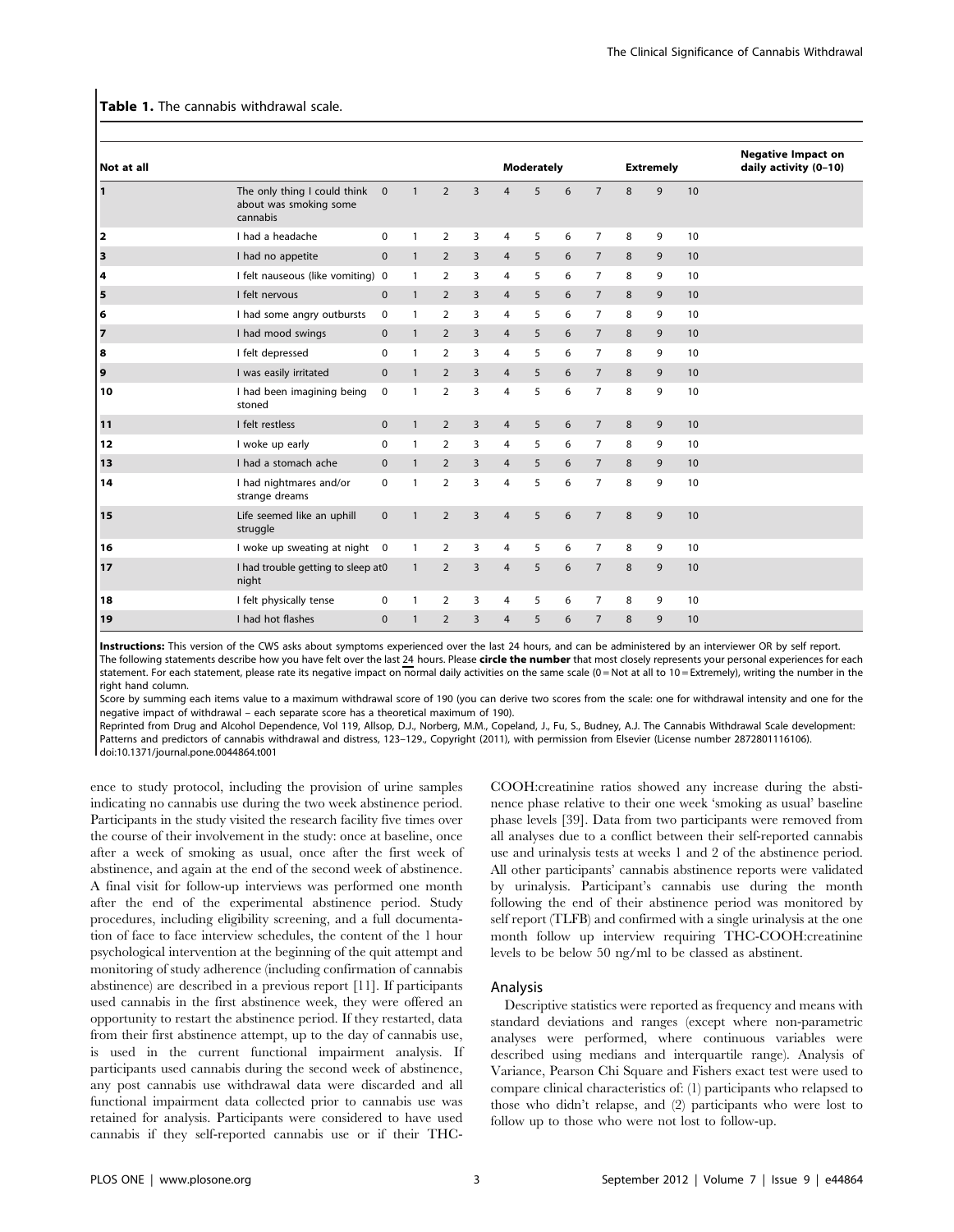## Aim 1: Identify if the level of functional impairment during abstinence is predicted by severity of dependence, or pre-quit attempt cannabis use levels, whilst controlling for age and gender

To explore whether the level of functional impairment could be predicted by cannabis use, severity of dependence, age or gender, a General Linear Mixed Model (GLMM) was constructed with total daily functional impairment scores (summed across all 19 valid items in a day) as the dependent variable. The dependent variable represents repeated measurements, and the GLMM allows explicit modelling of covariance between daily measures within individual subjects (using an autoregressive covariance structure of order 1). The model was constructed in a hierarchical manner, with the null model consisting of the intercept only. Step one explored the effect of time in abstinence on functional impairment scores, as abstinence represents the primary and most fundamental independent variable generating withdrawal phenomena. Step two added the non-cannabis use related covariates (age and gender) in order to ensure they are controlled for ahead of adding the cannabis use variables, which are the hypothesised drivers of withdrawal related functional impairment. Step three added cannabis-related variables (pre-quit cannabis use levels and scores on the SDS), to test their relative explanatory power having controlled for other variables. SDS scores were analysed as continuous variables as dichotomising loses valuable statistical information and power and obscures any nonlinearities between variables [40,41]. However for graphical purposes the data were split into high and low SDS groups.

As mixed-effects models do not generate traditional  $\mathbb{R}^2$  values, the variance in withdrawal related functional impairment explained by the variables at each step of the model was estimated using a pseudo  $R^2$  calculated from the log likelihood ratios output from mixed models (termed  $R^2_{LR}$ ) [42]. Because  $R^2$  values are known to increase with the number of variables in a model, irrespective of their predictive power, the model also presents Akaikes Information Criteria [43] as a measure of model fit for each step, as this value penalises models for increased complexity. Because of sample size restrictions the analysis was not powered to look at the interactions in this longitudinal analysis.

## Aim 2: Identify if a relationship exists between withdrawal related functional impairment and the severity of cannabis withdrawal symptoms

In order to examine the relationship between withdrawal severity and functional impairment, it was determined that all other possible drivers of functional impairment should first be controlled for. Hence the full model from Aim 1, examining the predictors of functional impairment was retained, with the addition of a final step. In this final step, the effect of adding CWS symptom severity scores on the explained observed variance in functional impairment was examined.

## Exploratory Aim 1: Relapse to cannabis use is associated with greater levels of functional impairment from cannabis withdrawal symptoms

To assess if participants who relapsed during the abstinence period had higher levels of impairment from cannabis withdrawal, each symptom's functional impairment score was analysed separately using a univariate approach. Rank transformed functional impairment scores were used as dependent variables in a series of non parametric two way repeated measures Analysis of Variance [44], with time as the repeated measure (baseline week vs. abstinence) and relapse group as the between subject factor. Symptoms were then sorted (separately for each SDS group [45]) on their univariate F-values for the interaction between time and relapse group.

Withdrawal symptoms significant in the univariate analyses were then entered as independent variables in a multivariate logistic regression [44] by subtracting impairment scores from abstinence week 1 from baseline smoking as usual scores to create 'change' variables. Membership of the relapse group (or not) was the binary dependent variable. To fully explore the withdrawal parameter space contributing to relapse, the selected withdrawal symptoms were grouped into either somatic or negative affect symptoms.

## Exploratory Aim 2: Greater functional impairment during the abstinence attempt is predictive of a greater amount of cannabis consumed during a one-month follow-up period

To test the impact of functional impairment during abstinence on levels of cannabis use at one-month follow up, a linear

| Variable                                                                              | Dependent users $(N = 49)$        |
|---------------------------------------------------------------------------------------|-----------------------------------|
| Gender (% Male)                                                                       | 67                                |
| Age (years)                                                                           | 30 (Range: 18-57; SD 9.59)        |
| Age of first cannabis use (years)                                                     | 16.1 (Range: 11-28; SD 3.16)      |
| Age of transition to regular cannabis use (years)                                     | 19.6 (Range: 14-40; SD 4.97)      |
| Cannabis Severity of Dependence Scale Score                                           | 7.7 (Range: 3-15; SD 3.03)        |
| # SCID cannabis dependence criteria endorsed                                          | 5.62 (Range: 3-7; SD 1.05)        |
| Amount of cannabis consumed in baseline 'smoking as usual' week (in grams)            | 7.76 (Range: 1.04-43.86; SD 9.29) |
| $#$ days abstinent from cannabis in the previous 3 months                             | 0.45 (Range: 0-5; SD 0.94)        |
| Amount of cannabis consumed per week during the one month follow up period (in grams) | 2.81 grams (Range: 0-17, SD 3.1)  |
| $#$ Cigarettes consumed per week in the baseline 'smoking as usual' week              | 40.3 (Range: 0-150, SD 47.7)      |
| $#$ Cigarettes consumed per week during the two weeks of cannabis abstinence          | 54.02 (Range: 0-192, SD 57.4)     |

## Table 2. Demographics and substance use.

doi:10.1371/journal.pone.0044864.t002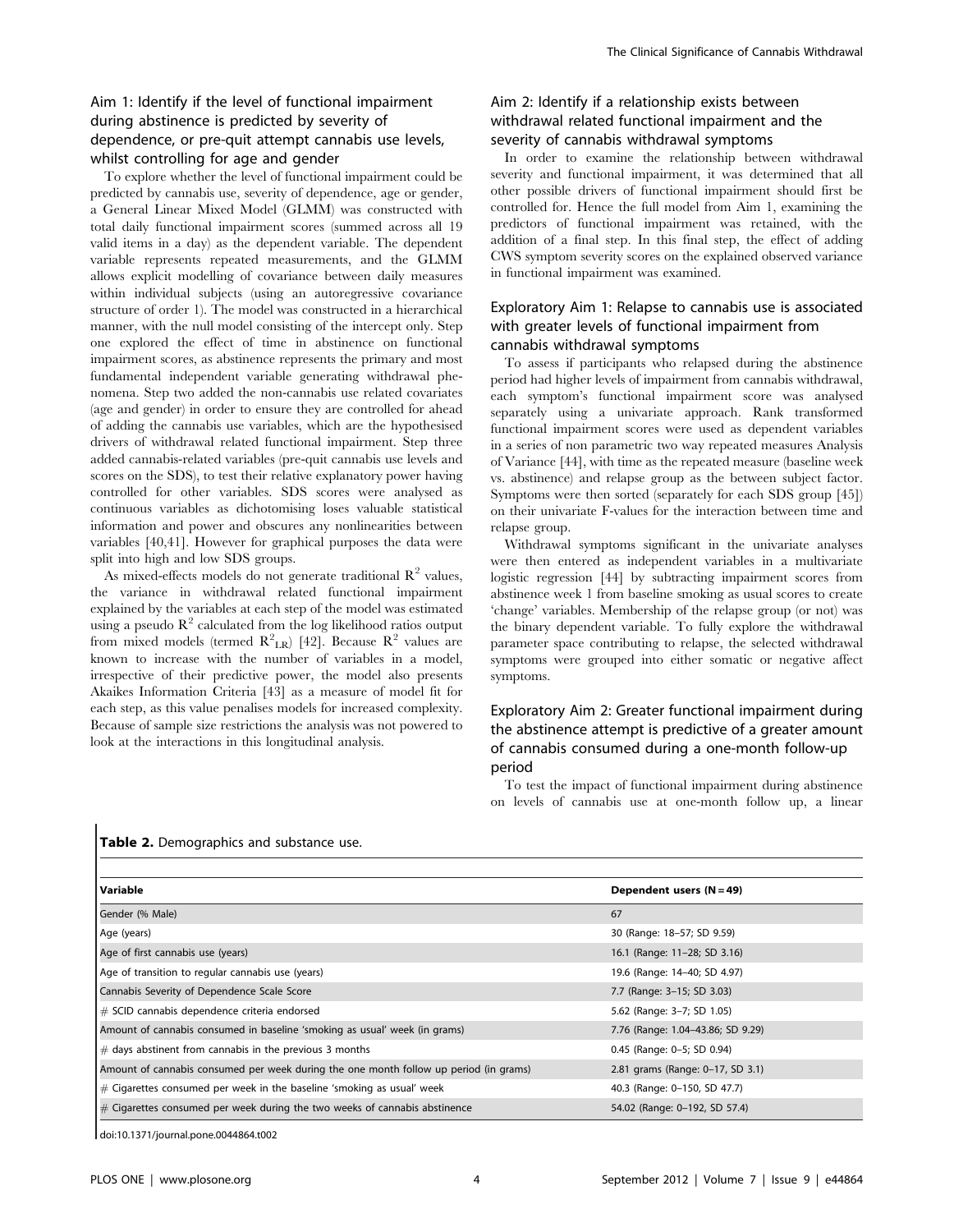

Figure 1. Flow chart depicting study participation. doi:10.1371/journal.pone.0044864.g001

regression (Generalized Linear Model – GLM) was constructed with average weekly cannabis use at follow-up as the dependent variable. The independent predictor was the CWS sum total functional impairment score, calculated by averaging daily scores across the two-week abstinence period. Pre-study cannabis use levels and SDS scores were controlled for as covariates. CWS functional impairment data was normalized with a square root transformation (as the data had a long positive tail).

## Exploratory Aim 3: What factors predict time to relapse?

A Generalised Linear Model was used to analyse the time taken to relapse (in days) (dependent variable), with the average change in functional impairment scores between baseline and abstinence as the independent variable. The analysis controlled for age, gender, SDS scores and the mean weekly cannabis use prior to entering the study.

All analyses were carried out using SPSS version 20.

## Results

Of the 131 people phone screened forty-nine enrolled in the study (see Table 2 for demographics and substance use information), one dropped out during baseline, and two dropped out at the start of abstinence week 1 without providing any abstinence data (Figure 1). Whilst a small proportion of study participants were diagnosed with current or past alcohol or other substance use disorders; see prior report for a full exposition of other psychiatric diagnoses [11]), all were considered mild dependencies that would not interfere with study participation. The comparison of functional impairment between those who did and did not use cannabis during the abstinence period was carried out on the remaining 46 participants who provided full or partial abstinence data. Ten people used cannabis during the attempted abstinence phase after an average of five days in abstinence  $(\overline{x} 5.1, SD 3.1,$ range: 1–10; Figure 1), which coincided with peak functional impairment (Figure 2).

#### Predicting withdrawal related functional impairment

The results of the model to identify factors predicting levels of functional impairment from cannabis withdrawal are listed in Table 3. The null model consists of only the intercept, and demonstrates significant heterogeneity in functional impairment scores between study participants. The addition of time in abstinence at step 1 was a significant predictor of functional impairment, explaining 8.9% of the variance. Neither of the demographic variables were significant in step 2, increasing explained variance by only 0.0008%. The addition of cannabis related variables in step 3 increased explained variance to 14%, and inspection of the univariate statistics in the full model show that only the severity of dependence (SDS scores) contributed to this increased predictive power in the model (Table 3; Figure 2).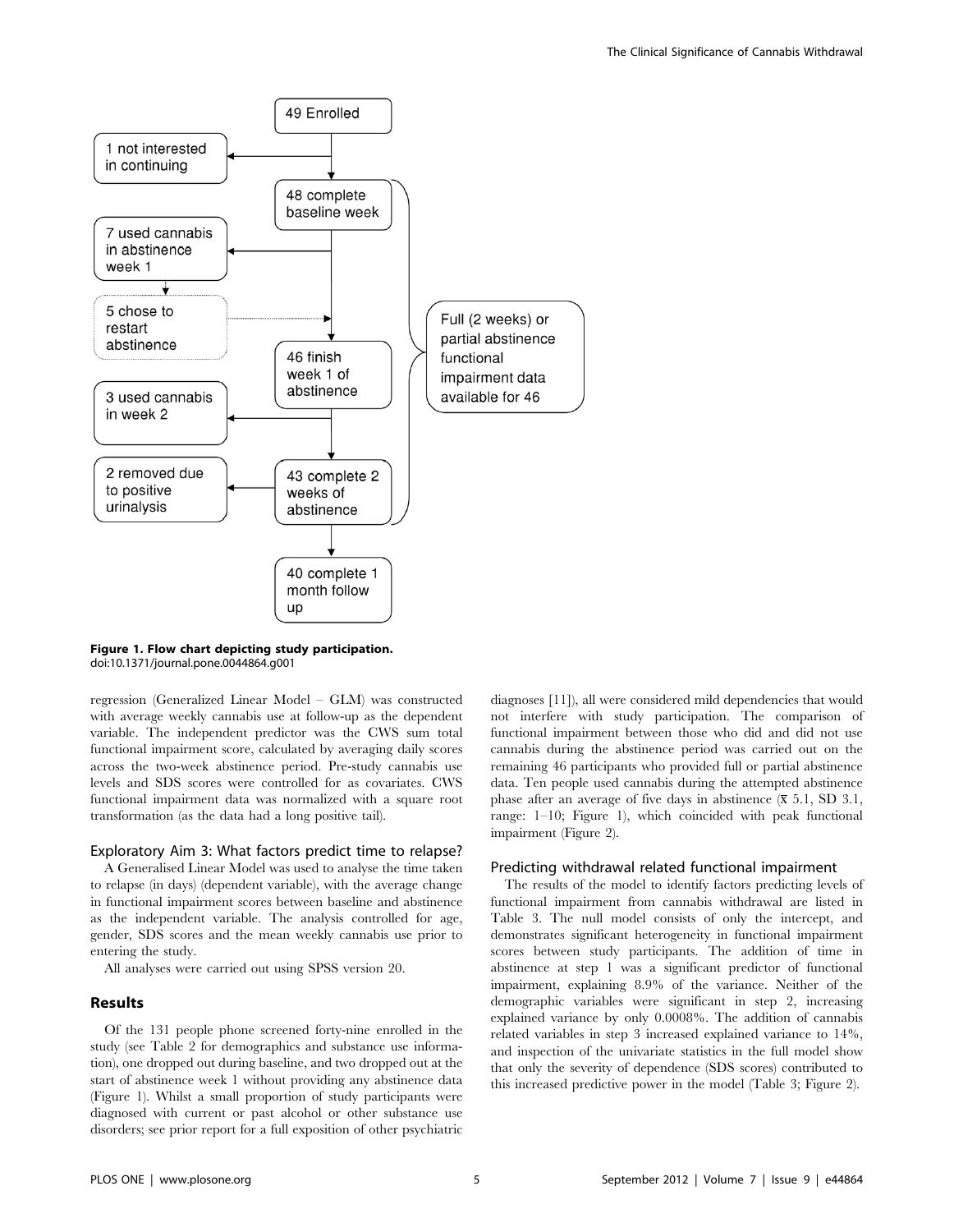

Figure 2. Variability of functional impairment from cannabis withdrawal over time in two subgroups formed by a ''clinically informed" split in Severity of Dependence Scale scores. Total daily functional impairment scores for high and low SDS groups (horizontal lines are the average functional impairment scores rated during the baseline ''smoking as usual'' week for each SDS group). For the purposes of graphical demonstration, SDS group was assigned based on a clinically informed split at 8 or above for high dependent users [45]. doi:10.1371/journal.pone.0044864.g002

## Relationship between withdrawal severity and associated impairment

Adding withdrawal severity scores at step 4 of the ''predictors of functional impairment'' model (Table 3) causes a large jump in explained variance to 51%, demonstrating a strong relationship between withdrawal severity and the functional impairment caused by withdrawal (Table 3).

#### Withdrawal related functional impairment and relapse

Univariate statistics comparing the effects of functional impairment from each withdrawal symptom on chances of relapse are shown in Table 4 (high SDS) and Table 5 (low SDS). Withdrawal symptoms causing increased levels of functional impairment for people who relapsed are towards the top of the tables. Despite both high and low SDS groups having an equal number of people who relapsed  $(n = 5$  in each group), only the high SDS group had significantly elevated functional impairment from cannabis withdrawal in those who relapsed (Tables 4 and 5). In the high SDS group, a significant interaction effect between time (baseline vs. abstinence) and relapse group was observed in seven cannabis withdrawal symptoms (I had trouble getting to sleep  $(F_{1,23}=8.38,$  $p = 0.008$ , I had no appetite ( $F_{1,23} = 7.95$ ,  $p = 0.01$ ), I felt anxious  $(F_{1,23} = 7.93, p = 0.01)$ , Life felt like an uphill struggle  $(F_{1,23} = 7.04,$  $p = 0.01$ ), I felt physically tense ( $F_{1,23} = 5.29$ ,  $p = 0.03$ ), I had mood swings (F<sub>1,23</sub> = 4.84, p = 0.04) and I felt depressed (F<sub>1,23</sub> = 4.49,  $p = 0.05$ ); see Table 4).

The multivariate analysis used a logistic regression to test whether the withdrawal symptoms identified (above) as causing significant functional impairment in high SDS relapsers were predictive of relapse for the group as a whole. The omnibus tests in Table 6 show that increased somatic withdrawal symptoms are predictive of relapse, and that within the somatic symptoms multivariate model, only increased physical tension is a significant predictor of relapse. Neither the negative affect model nor the combined negative affect and somatic symptoms model had significant omnibus tests for predictors of relapse, although within the combined model, physical tension remained the only significant predictor of relapse, with every one point increase above baseline physical tension levels leading to a four times increase in the proportional odds of relapsing.

As sample sizes are small in the relapse groups, a *post hoc* analysis based on the pre-post changes in Total CWS Functional Impairment Scores between relapsers and non relapsers from both SDS groups combined (No relapse: Baseline mean (SD) 19.07 (24.5), Abstinence week 1 mean (SD) 26.19 (29.72); Relapse: Baseline mean (SD) 16.45 (11.53), Abstinence week 1 mean (SD) 33.47 (35.36)) suggests that an effect size (Cohens  $\hat{f}$  of 0.18 was observed. When used in a between factors mixed ANOVA power analysis (with 2 groups and 2 measurements), with  $\alpha$  = 0.05 and a minimum power of 80%, this effect size suggests that a total sample size of 64 (32 in each group) would be required to detect an effect of this magnitude between people who relapse and those who do not.

The time to relapse variable was normally distributed amongst those who relapsed (Shapiro-Wilk  $(9) = 0.96$ , p = 0.8) but was not so when the full sample was considered (i.e. including people who succeeded in remaining abstinent for the full 14 days; Shapiro-Wilk  $(45) = 0.52$ ,  $p = 0.0001$ ). There was no difference in any of the following variables between those who relapsed and those who didn't: age  $(F_{1,45} = 1.69, p = 0.2,$  gender (Fishers exact test, p = 0.69), endorsement of SCID withdrawal dependence criteria (Fishers exact test,  $p = 0.7$ ), the number of SCID dependence criteria endorsed (Pearson Chi Square = 0.83, p = 0.9), SDS score  $(F<sub>1,45</sub> = 0.005, p = 0.94)$ , or the amount of cannabis they smoked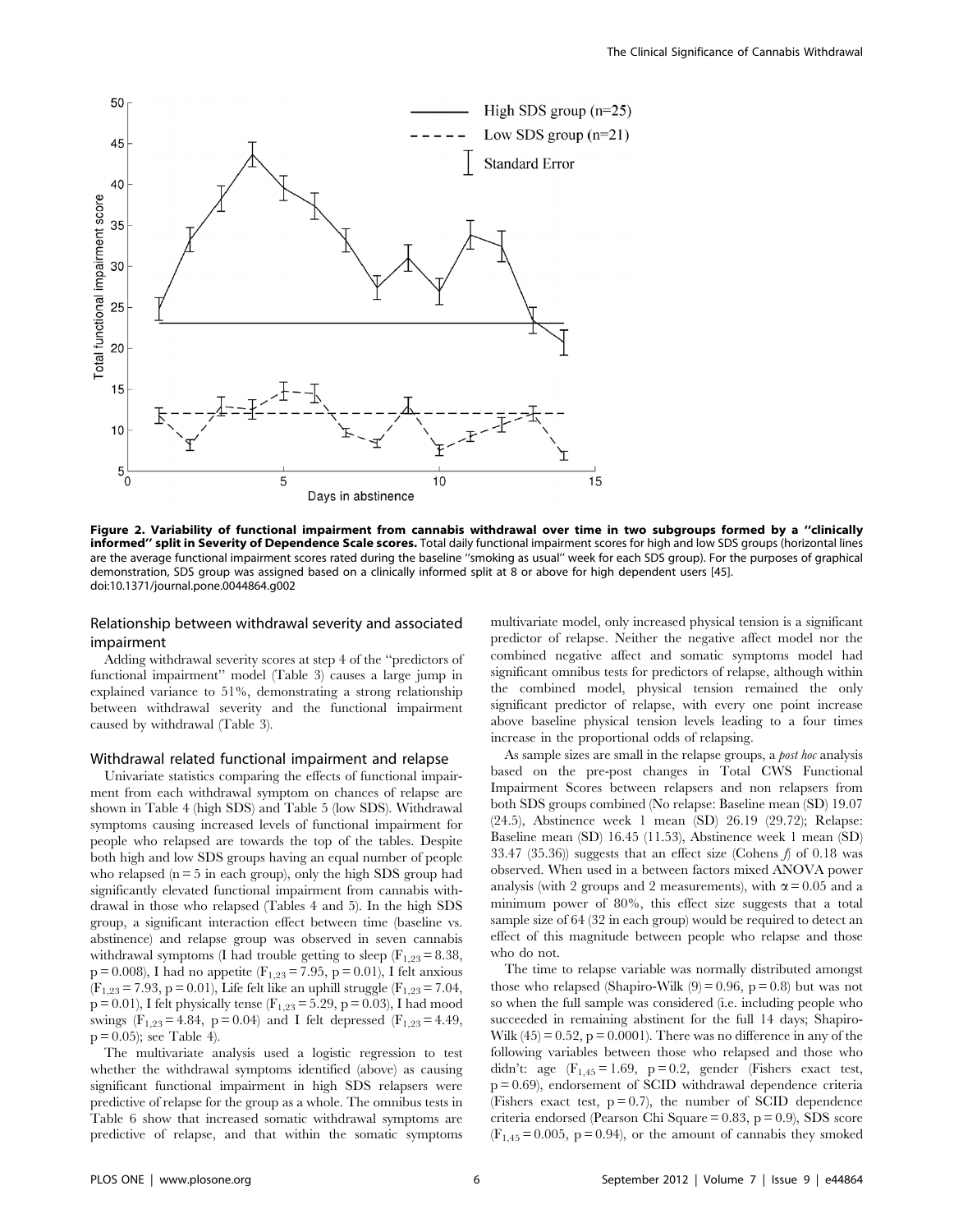Table 3. Summary of hierarchical repeated measures mixed model analysis of factors predicting functional impairment from cannabis withdrawal.

| Variable                                | F-value( <sub>Degrees of Freedom</sub> ) | p-value | AIC <sup>a</sup> | $\Delta R^2_{LR}$ | $R^2_{LR}$ <sub>b</sub> |
|-----------------------------------------|------------------------------------------|---------|------------------|-------------------|-------------------------|
| Total daily functional impairment score |                                          |         |                  |                   |                         |
| Null model                              |                                          |         | 6767.04          |                   | 0                       |
| Intercept                               | 32.45 $(1,41.99)$                        | 0.0001  |                  |                   |                         |
| Step 1                                  |                                          |         | 6686.83          | 0.089             | 0.089                   |
| Time in abstinence                      | $2.35_{(14,365.01)}$                     | 0.004   |                  |                   |                         |
| Step 2                                  |                                          |         | 6679.71          | 0.0008            | 0.097                   |
| Age                                     | $0.69_{(1/40.01)}$                       | 0.41    |                  |                   |                         |
| Gender                                  | $0.19_{(1,40.11)}$                       | 0.66    |                  |                   |                         |
| Step 3                                  |                                          |         | 6638.25          | 0.04              | 0.14                    |
| Cannabis Use (g/week)                   | $0.81_{(1/33.98)}$                       | 0.38    |                  |                   |                         |
| SDS Score                               | $4.95_{(1/34.39)}$                       | 0.03    |                  |                   |                         |
| Step 4                                  |                                          |         | 6164.36          | 0.37              | 0.51                    |
| Total severity of cannabis withdrawal   | $671.16_{(1/776.907)}$                   | 0.0001  |                  |                   |                         |

<sup>a</sup>. Akaikes Information Criterion,

<sup>b</sup>. Likelihood ratio based R<sup>2</sup> approximation.

doi:10.1371/journal.pone.0044864.t003

prior to entering the study  $(F_{1,45} = 0.031, p = 0.86)$ . Functional impairment scores did not predict the number of days taken to relapse when controlling for age, gender, SDS score and pre-study cannabis use  $(F_{5, 41} = 0.56, p = 0.7)$ .

#### The effects of functional impairment during abstinence on cannabis use at follow up

To assess the relationship between functional impairment during abstinence and cannabis use during the one-month follow-up data were available for 40 of the 46 study participants. The six participants lost to follow up experienced significantly greater functional impairment from their withdrawal symptoms during the first week of abstinence (relative to baseline) than those who were followed up (week 1 mean total functional impairment increase for those lost to follow  $up = 26.8$ , mean increase for those who were able to be followed up = 6.8;  $F_{1, 45} = 6.6$ , p = 0.01), however the two groups of participants did not differ in their functional impairment scores during week 2 of abstinence  $(F_{1, 45} = 0.001, p = 0.97)$ . Those lost to follow up were more likely to have relapsed:  $40\%$  (n = 4) of those who relapsed (n = 10) could not be followed up compared to only  $5\%$  (n = 2) of those who were able to maintain abstinence for the full two week period  $(n = 36)$ (Fishers exact test,  $p = 0.014$ ). Those lost to follow up did not differ from the remaining 40 study participants in any of the following variables: age  $(F_{1,45} = 0.39, p = 0.53)$ , gender (Fishers exact test,  $p = 0.65$ ), SDS Score (F<sub>1, 45</sub> = 0.48,  $p = 0.49$ ), or the amount of cannabis they consumed prior to entering the study  $(F<sub>1.45</sub> = 0.06)$ ,  $p = 0.8$ ). Higher levels of functional impairment during the abstinence period significantly predicted higher levels of selfreported cannabis use at 1 month follow up ( $\beta$  = 0.019 (SE 0.39),  $t = 4.197$ ,  $p = 0.0001$ ), after controlling for baseline cannabis use levels ( $\beta$  = 0.025 (SE 0.01), t = 2.185, p = 0.029) and SDS scores  $(\beta = -0.19$  (SE 0.06),  $t = -3.3$ , p = 0.001).

## **Discussion**

Consistent with previous work on withdrawal severity [11], higher levels of dependence on cannabis were associated with higher levels of functional impairment from cannabis withdrawal

(Table 3 and Figure 2). The strongest predictor of functional impairment to normal daily activities from cannabis withdrawal was the severity of the cannabis withdrawal symptoms (Table 3). As tobacco use increased during abstinence compared to the baseline 'smoking as usual' week (Table 2), it is unlikely that the observed impairment was due to nicotine withdrawal. Relapse to cannabis use was associated with higher levels of functional impairment in the high SDS user group (Table 4). Despite the fact that members of the low SDS group also relapsed during the abstinence attempt, their relapse was not associated with significant levels of functional impairment from withdrawal (Table 5).

Whilst the univariate analysis showed a subset of withdrawal symptoms were associated with increased functional impairment in those who relapsed (I had trouble getting to sleep, I had no appetite, I felt anxious, Life felt like an uphill struggle, I felt physically tense, I had mood swings and I felt depressed; Table 4), the multivariate predictive model indicated that only ''physical tension'' remained a significant predictor of relapse for the whole group (Table 6). These findings may suggest that somatic and negative affect symptoms respond similarly during a quit attempt, but somatic withdrawal symptoms may be more pertinent to predicting relapse in this sample of non-treatment seekers. If the same were observed in a clinical sample, this may be useful for counselling cannabis smokers on what changes to expect during their quit attempt. However it is important to stress that the multivariate models may suggest which withdrawal symptoms integrate relapse risk information efficiently, rather than revealing specific causal paths.

It is of note that the average level of functional impairment caused by cannabis withdrawal symptoms was relatively mild (the highest median total CWS functional impairment scores during abstinence were 60 out of a possible 190 during week 1 of abstinence in high SDS users who relapsed; Table 4) among this sample of non-treatment seeking users. Several factors should be considered when interpreting these data. First, the data represent only one aspect of the withdrawal syndrome – that being cannabis users' perception of the impact of withdrawal symptoms on carrying out their normal daily activities. Functional impairment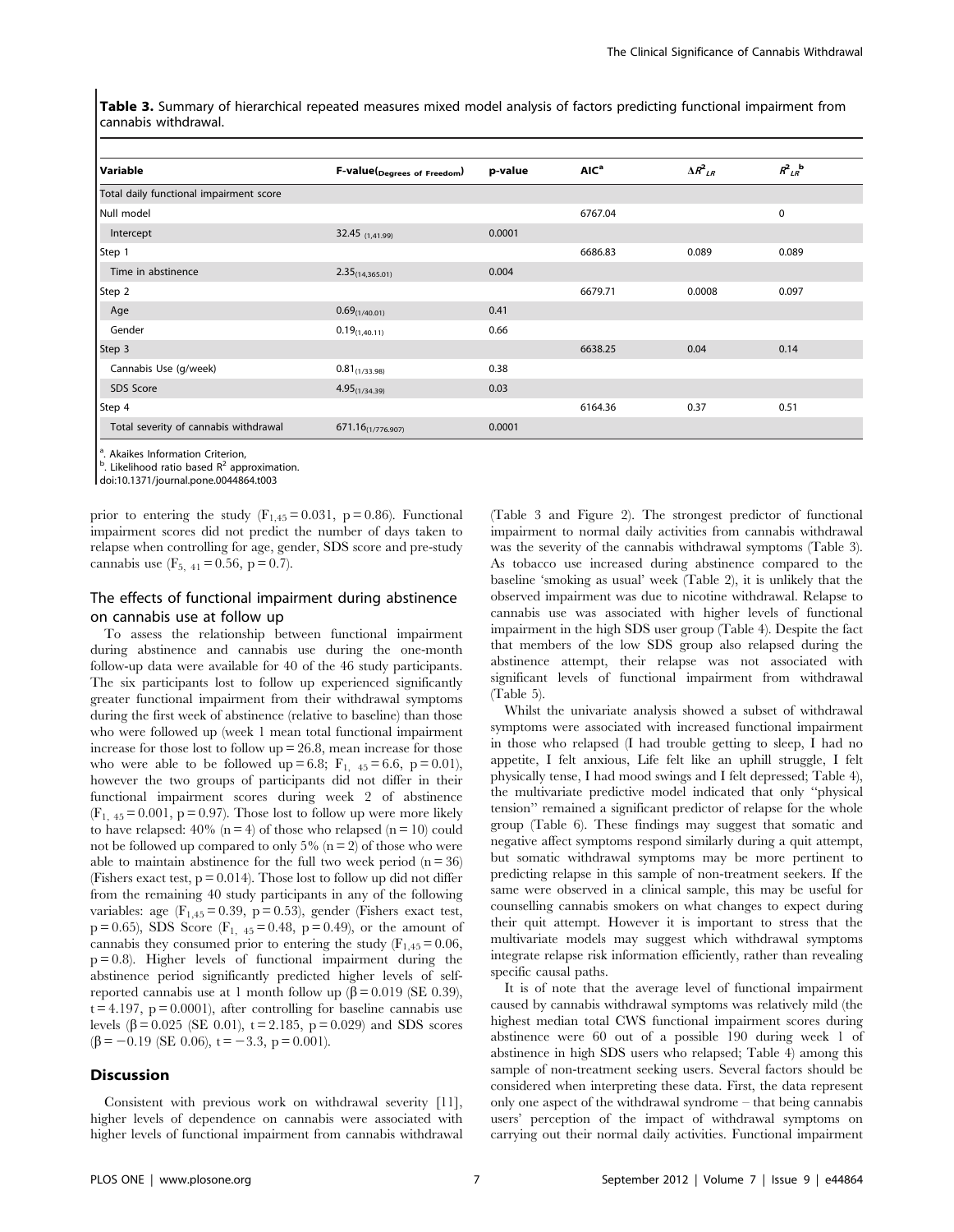|                                                                                                                                                                                                                                                                                                                                                                                                                                                                                                                                                                                                                                                                                                                                                                                                                                                                    | No relapse (n = 20)  |                                | Relapse (n = 5)                     |                                   | Time (within subjects) |        | Relapse vs no relapse<br>(between subjects) |                   | Time xrelapse<br>(interaction) |       |
|--------------------------------------------------------------------------------------------------------------------------------------------------------------------------------------------------------------------------------------------------------------------------------------------------------------------------------------------------------------------------------------------------------------------------------------------------------------------------------------------------------------------------------------------------------------------------------------------------------------------------------------------------------------------------------------------------------------------------------------------------------------------------------------------------------------------------------------------------------------------|----------------------|--------------------------------|-------------------------------------|-----------------------------------|------------------------|--------|---------------------------------------------|-------------------|--------------------------------|-------|
| Withdrawal Symptom                                                                                                                                                                                                                                                                                                                                                                                                                                                                                                                                                                                                                                                                                                                                                                                                                                                 | BaselineMedian (IQR) | bstinence Week<br>Median (IQR) | Median (IQR)<br><b>Baseline</b>     | Abstinence Week<br>1 Median (IQR) | $F_{(1,23)}$           | $\sim$ | $F_{(1,23)}$                                | Δ.                | $F_{(1,23)}$                   | Δ     |
| had trouble getting sleep                                                                                                                                                                                                                                                                                                                                                                                                                                                                                                                                                                                                                                                                                                                                                                                                                                          | 1(2)                 | $\widehat{f}$<br>Lņ            | (4.5)<br>$\circ$                    | 5 (5.5)                           | 3.72                   | 0.07   | 0.43                                        | 0.51              | 8.38                           | 0.008 |
| had no appetite                                                                                                                                                                                                                                                                                                                                                                                                                                                                                                                                                                                                                                                                                                                                                                                                                                                    | 0(3.25)              | $\widehat{\Xi}$                | 1(3.5)                              | 5 (0.75)                          | 3.53                   | 0.07   | 2.5                                         | 0.13              | 7.95                           | 0.01  |
| felt anxious                                                                                                                                                                                                                                                                                                                                                                                                                                                                                                                                                                                                                                                                                                                                                                                                                                                       | 1(3.75)              | $\overline{5}$                 | $\widehat{\mathfrak{G}}$<br>$\circ$ | 2.5 (6.75)                        | 3.52                   | 0.07   | 0.03                                        | 0.87              | 7.93                           | 0.01  |
| Ife felt like an uphill struggle                                                                                                                                                                                                                                                                                                                                                                                                                                                                                                                                                                                                                                                                                                                                                                                                                                   | 1(2.75)              | (3.75)<br>$\sim$               | 0(3.75)                             | 3(6)                              | 3.13                   | 0.09   | 0.05                                        | 0.83              | 7.04                           | 0.01  |
| felt physically tense                                                                                                                                                                                                                                                                                                                                                                                                                                                                                                                                                                                                                                                                                                                                                                                                                                              | 1(2)                 | ම                              | 1.5(2.5)                            | 4.5 (5.5)                         | 2.35                   | 0.14   | 1.21                                        | 0.28              | 5.29                           | 0.03  |
| had mood swings                                                                                                                                                                                                                                                                                                                                                                                                                                                                                                                                                                                                                                                                                                                                                                                                                                                    | 1(2)                 | $\widehat{f}$                  | 1(0.34)                             | 3.5 (4.75)                        | 2.15                   | 0.16   | 0.59                                        | 0.45              | 4.84                           | 0.04  |
| felt depressed                                                                                                                                                                                                                                                                                                                                                                                                                                                                                                                                                                                                                                                                                                                                                                                                                                                     | 0.5(1)               | $\widehat{\Xi}$                | 0(3.75)                             | 3(6)                              | 1.99                   | 0.17   | $\overline{0}$                              | 0.75              | 4.49                           | 0.05  |
| felt nauseous (like vomiting)                                                                                                                                                                                                                                                                                                                                                                                                                                                                                                                                                                                                                                                                                                                                                                                                                                      | $\circ$              | $\widehat{c}$<br>$\circ$       | 0.83 (0.36)                         | 0.57(4.7)                         | 1.33                   | 0.26   | 0.003                                       | 0.96              | 2.98                           | 0.09  |
| Total CWS functional impairment score                                                                                                                                                                                                                                                                                                                                                                                                                                                                                                                                                                                                                                                                                                                                                                                                                              | 16(31.5)             | 24 (46.75)                     | 24.5 (13.75)                        | 60 (62)                           | 0.91                   | 0.35   | 2.04                                        | 0.17              | 2.04                           | 0.17  |
| yawned a lot                                                                                                                                                                                                                                                                                                                                                                                                                                                                                                                                                                                                                                                                                                                                                                                                                                                       | $\overline{0}$ (1)   | $\widehat{\Omega}$<br>$\circ$  | (2.25)                              | 1.5(4.75)                         | 0.87                   | 0.36   | 2.62                                        | 0.12              | 1.96                           | 0.18  |
| was easily irritated                                                                                                                                                                                                                                                                                                                                                                                                                                                                                                                                                                                                                                                                                                                                                                                                                                               | 1(2.75)              | 5(4)                           | 1.5 (3.25)                          | 5 (5.2)                           | 0.83                   | 0.37   | 2.76                                        | $\overline{0.11}$ | 1.88                           | 0.19  |
| felt nervous                                                                                                                                                                                                                                                                                                                                                                                                                                                                                                                                                                                                                                                                                                                                                                                                                                                       | 0.5(2)               | (3.75)                         | 0(3)                                | 1(6)                              | $0.\overline{8}$       | 0.38   | 0.002                                       | 0.97              | 1.81                           | 0.19  |
| woke up early                                                                                                                                                                                                                                                                                                                                                                                                                                                                                                                                                                                                                                                                                                                                                                                                                                                      | 2(3.75)              | $\widehat{f}$                  | 1(3.5)                              | 2(1.5)                            | 0.68                   | 0.42   | 0.03                                        | 0.86              | 1.53                           | 0.23  |
| felt worried                                                                                                                                                                                                                                                                                                                                                                                                                                                                                                                                                                                                                                                                                                                                                                                                                                                       | 1(2)                 | $\widehat{\mathcal{L}}$        | 0(3)                                | 1.5(7.5)                          | 0.65                   | 0.43   | 0.13                                        | 0.72              | 1.45                           | 0.24  |
| Thinking about smoking                                                                                                                                                                                                                                                                                                                                                                                                                                                                                                                                                                                                                                                                                                                                                                                                                                             | 1(3.75)              | 5(4.5)                         | 3.5 (4.5)                           | 6.5 (5.5)                         | 0.61                   | 0.44   | 4.06                                        | 0.06              | 1.37                           | 0.25  |
| had some angry outbursts                                                                                                                                                                                                                                                                                                                                                                                                                                                                                                                                                                                                                                                                                                                                                                                                                                           | 0(2.75)              | (2.75)                         | (0.75)<br>$\overline{\phantom{0}}$  | 3.5 (4.75)                        | 0.16                   | 0.69   | 2.16                                        | 0.16              | 0.36                           | 0.55  |
| had a stomach ache                                                                                                                                                                                                                                                                                                                                                                                                                                                                                                                                                                                                                                                                                                                                                                                                                                                 | $\overline{0}$       | (0.75)<br>$\circ$              | (0.75)<br>$\circ$                   | 0(2.25)                           | 0.14                   | 0.72   | 0.008                                       | 0.93              | $0.\overline{3}$               | 0.59  |
| felt tired                                                                                                                                                                                                                                                                                                                                                                                                                                                                                                                                                                                                                                                                                                                                                                                                                                                         | 2(2.75)              | (2.75)                         | 3(2.25)                             | 3(3.5)                            | 0.13                   | 0.73   | $\ddot{0}$                                  | 0.19              | 0.29                           | 0.59  |
| Imagining being stoned                                                                                                                                                                                                                                                                                                                                                                                                                                                                                                                                                                                                                                                                                                                                                                                                                                             | 0(2)                 | $\widehat{f}$                  | 2.5 (4.75)                          | 6 (7.25)                          | 0.13                   | 0.73   | 3.08                                        | 0.09              | 0.29                           | 0.59  |
| had hot flashes                                                                                                                                                                                                                                                                                                                                                                                                                                                                                                                                                                                                                                                                                                                                                                                                                                                    | 0(0)                 | (2.5)<br>0                     | 0(0.75)                             | 0(1.5)                            | 1.35                   | 0.74   | 0.04                                        | 0.85              | 0.26                           | 0.62  |
| had nightmares or strange dreams                                                                                                                                                                                                                                                                                                                                                                                                                                                                                                                                                                                                                                                                                                                                                                                                                                   | 0(0.75)              | $\widehat{\Xi}$<br>0           | 0(0.12)                             | 0.2(2.35)                         | 0.03                   | 0.86   | 0.9                                         | 0.35              | 0.08                           | 0.79  |
| had a headache                                                                                                                                                                                                                                                                                                                                                                                                                                                                                                                                                                                                                                                                                                                                                                                                                                                     | 0.5(2)               | (1.75)                         | 0.5(1.75)                           | 0.5(4)                            | 0.007                  | 0.94   | 0.05                                        | 0.83              | 0.02                           | 0.91  |
| woke up sweating at night                                                                                                                                                                                                                                                                                                                                                                                                                                                                                                                                                                                                                                                                                                                                                                                                                                          | 0(0.75)              | (3.5)                          | 0.5(4.75)                           | 3(6.25)                           | 0.009                  | 0.93   | 1.45                                        | 0.23              | 0.02                           | 0.88  |
| felt restless                                                                                                                                                                                                                                                                                                                                                                                                                                                                                                                                                                                                                                                                                                                                                                                                                                                      | 1(2.75)              | $\overline{3}$                 | 3.5 (2.5)                           | 5(6)                              | 0.007                  | 0.94   | 3.61                                        | 0.07              | 0.02                           | 0.9   |
| people who relapsed to cannabis use during the two weeks of attempted abstinence and those who didn't. rANOVA results are presented for the main effect of relapse group, the main effect of time, and the interaction of time<br>Medians and Interquartile range (IQR) with results from a non parametric two way repeated measures ANOVA (using ranked data) comparing change in functional impairment between baseline and abstinence week 1, between<br>and relapse group. The table is sorted by the F-value from the rANOVA interaction result to refect the reative order of withdrawal symptoms with respect to their association with relapse (e.g. items at the top of the table<br>that are most associated with relapse when comparing functional impairment changes from baseline to week one of abstinence)<br>doi:10.1371/journal.pone.0044864.t004 |                      |                                |                                     |                                   |                        |        |                                             |                   |                                |       |

Table 4. Which withdrawal symptoms are associated with relapse in High Severity of Dependence Scale score users? Table 4. Which withdrawal symptoms are associated with relapse in High Severity of Dependence Scale score users?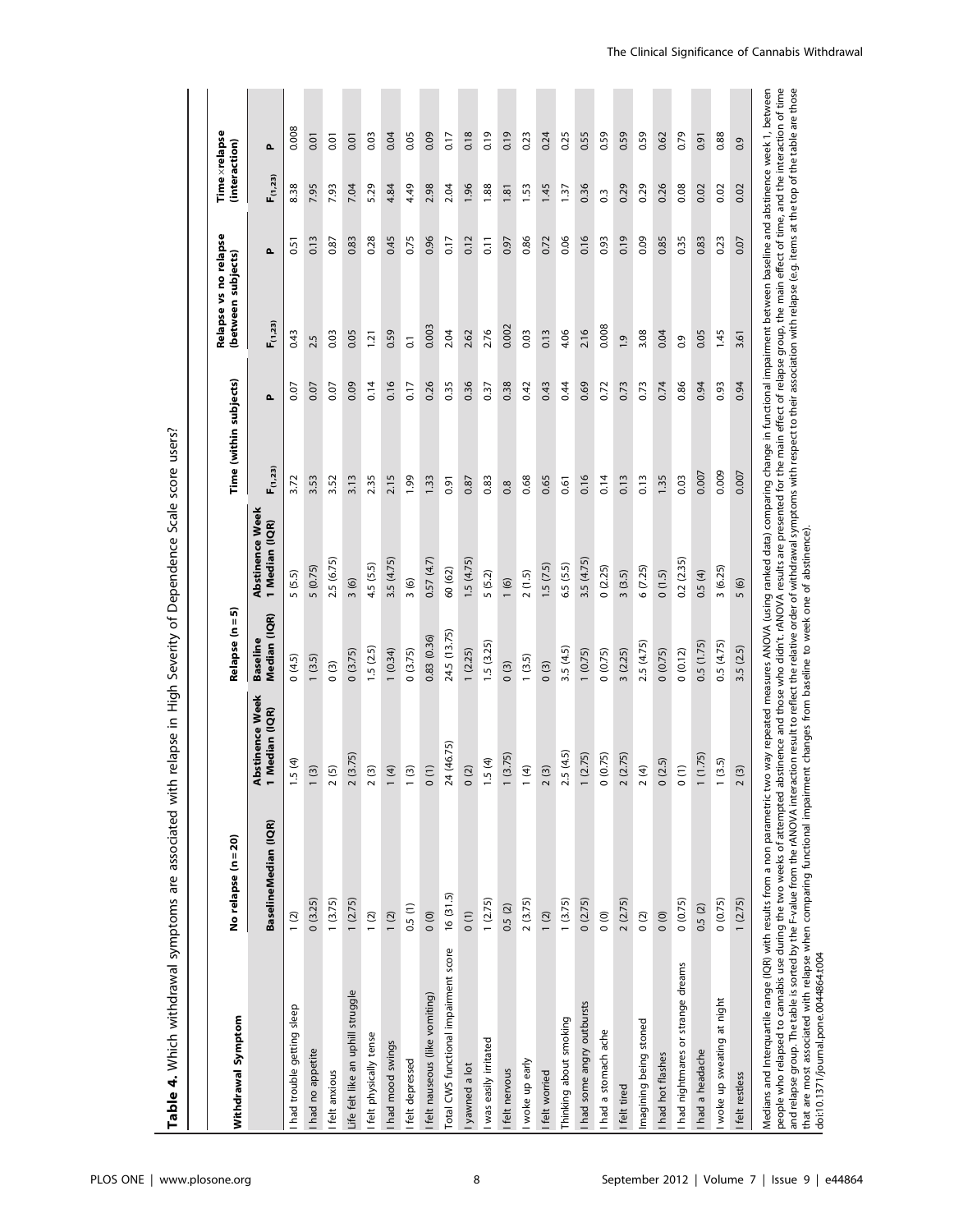| Withdrawal Symptom                                                                                                                                                                                                                                                                                                                                                                                                                                                                                                                                                                                                                                                                                                                                                                                                                                                  | No relapse (n = 16)                    |                                          | Relapse (n = 5)                 |                                          | Time (within subjects) |                | Relapse vs no relapse<br>(between subjects) |        | <b>Time</b> x relapse<br>(interaction) |                  |
|---------------------------------------------------------------------------------------------------------------------------------------------------------------------------------------------------------------------------------------------------------------------------------------------------------------------------------------------------------------------------------------------------------------------------------------------------------------------------------------------------------------------------------------------------------------------------------------------------------------------------------------------------------------------------------------------------------------------------------------------------------------------------------------------------------------------------------------------------------------------|----------------------------------------|------------------------------------------|---------------------------------|------------------------------------------|------------------------|----------------|---------------------------------------------|--------|----------------------------------------|------------------|
|                                                                                                                                                                                                                                                                                                                                                                                                                                                                                                                                                                                                                                                                                                                                                                                                                                                                     | BaselineMedian (IQR)                   | <b>Abstinence Week</b><br>1 Median (IQR) | Median (IQR)<br><b>Baseline</b> | <b>Abstinence Week</b><br>1 Median (IQR) | $F_{(1,19)}$           | $\sim$         | $F_{(1,19)}$                                | $\sim$ | $F_{(1,19)}$                           | $\sim$           |
| had mood swings                                                                                                                                                                                                                                                                                                                                                                                                                                                                                                                                                                                                                                                                                                                                                                                                                                                     | $\begin{pmatrix} 1 \\ 0 \end{pmatrix}$ | 0.5(2)                                   | $\overline{0}$ (1)              | (0.5)                                    | 0.57                   | 0.46           | 0.59                                        | 0.45   | 2.08                                   | 0.17             |
| had hot flashes                                                                                                                                                                                                                                                                                                                                                                                                                                                                                                                                                                                                                                                                                                                                                                                                                                                     | 000                                    | $\overline{0}$                           | $\overline{0}$                  | $\overline{0}$                           | $\circ$                |                | $\circ$                                     |        | 1.65                                   | 0.22             |
| felt restless                                                                                                                                                                                                                                                                                                                                                                                                                                                                                                                                                                                                                                                                                                                                                                                                                                                       | 0(2)                                   | 0.5(1)                                   | 1(3)                            | 0(2)                                     | 0.43                   | 0.52           | 0.07                                        | 0.79   | 1.56                                   | 0.23             |
| woke up early                                                                                                                                                                                                                                                                                                                                                                                                                                                                                                                                                                                                                                                                                                                                                                                                                                                       | 0(1.75)                                | $\widehat{c}$                            | 0(2)                            | 0(0.5)                                   | $0.\overline{3}$       | 0.59           | 0.28                                        | 0.61   | 1.08                                   | 0.31             |
| Imagining being stoned                                                                                                                                                                                                                                                                                                                                                                                                                                                                                                                                                                                                                                                                                                                                                                                                                                              | 0.5(2)                                 | $\overline{0}$ (1)                       | $\overline{0}$ (1)              | 0(2.5)                                   | 0.28                   | 0.6            | 0.21                                        | 0.65   | 1.04                                   | 0.32             |
| was easily irritated                                                                                                                                                                                                                                                                                                                                                                                                                                                                                                                                                                                                                                                                                                                                                                                                                                                | $\overline{0}$ (1)                     | 1(2)                                     | 1(1.5)                          | 0(2)                                     | 0.24                   | 0.63           | 0.06                                        | 0.81   | 0.87                                   | 0.36             |
| had trouble getting sleep                                                                                                                                                                                                                                                                                                                                                                                                                                                                                                                                                                                                                                                                                                                                                                                                                                           | 0.5(1)                                 | 1(2)                                     | 0(3)                            | 0(2)                                     | 0.22                   | 0.65           | 0.22                                        | 0.65   | 0.79                                   | 0.39             |
| had some angry outbursts                                                                                                                                                                                                                                                                                                                                                                                                                                                                                                                                                                                                                                                                                                                                                                                                                                            | $\overline{0}$ (1)                     | 1(1.7)                                   | 1(1.5)                          | 0(2.5)                                   | 0.2                    | 0.66           | 0.15                                        | 0.7    | 0.73                                   | 0.41             |
| felt anxious                                                                                                                                                                                                                                                                                                                                                                                                                                                                                                                                                                                                                                                                                                                                                                                                                                                        | 0(2)                                   | $\begin{pmatrix} 1 \\ 0 \end{pmatrix}$   | $\overline{c}$                  | 0(1.5)                                   | 0.15                   | $\overline{0}$ | 0.01                                        | 0.94   | 0.54                                   | 0.47             |
| Thinking about smoking                                                                                                                                                                                                                                                                                                                                                                                                                                                                                                                                                                                                                                                                                                                                                                                                                                              | 1(2)                                   | 1(2)                                     | 0(1.5)                          | 0(2.5)                                   | 1.29                   | 0.72           | 0.27                                        | 0.61   | 0.47                                   | 0.5              |
| had a stomach ache                                                                                                                                                                                                                                                                                                                                                                                                                                                                                                                                                                                                                                                                                                                                                                                                                                                  | $\begin{array}{c} 0 \end{array}$       | $\overline{0}$ (1)                       | $\overline{0}$                  | 0(0.5)                                   | 0.12                   | 0.73           | 2.64                                        | 0.12   | 0.45                                   | 0.51             |
| woke up sweating at night                                                                                                                                                                                                                                                                                                                                                                                                                                                                                                                                                                                                                                                                                                                                                                                                                                           | 0(0)                                   | 0(0)                                     | 0(0.5)                          | 0(1.5)                                   | $\overline{0.11}$      | 0.74           | 0.33                                        | 0.58   | 0.41                                   | 0.53             |
| I felt nervous                                                                                                                                                                                                                                                                                                                                                                                                                                                                                                                                                                                                                                                                                                                                                                                                                                                      | (0.75)                                 | $\overline{0}$ (1)                       | 0(0.5)                          | $\begin{pmatrix} 1 \end{pmatrix}$        | $\overline{0}$         | 0.75           | 0.01                                        | 0.91   | 0.38                                   | 0.55             |
| Total CWS functional<br>impairment score                                                                                                                                                                                                                                                                                                                                                                                                                                                                                                                                                                                                                                                                                                                                                                                                                            | 6(11)                                  | ତି<br>12.5(1)                            | 13(15)                          | 8(18)                                    | $\overline{0}$         | 0.75           | 0.2                                         | 0.66   | 0.37                                   | 0.55             |
| had a headache                                                                                                                                                                                                                                                                                                                                                                                                                                                                                                                                                                                                                                                                                                                                                                                                                                                      | 0(2.75)                                | 1(1)                                     | 0(0.5)                          | 0(0.5)                                   | $\overline{0}$         | 0.76           | 2.08                                        | 0.17   | 0.35                                   | 0.56             |
| yawned a lot                                                                                                                                                                                                                                                                                                                                                                                                                                                                                                                                                                                                                                                                                                                                                                                                                                                        | 0(1.75)                                | 0(0)                                     | $\overline{0}$ (1)              | $\begin{pmatrix} 1 \\ 2 \end{pmatrix}$   | 0.08                   | 0.78           | 0.01                                        | 0.91   | 0.29                                   | 0.6              |
| had no appetite                                                                                                                                                                                                                                                                                                                                                                                                                                                                                                                                                                                                                                                                                                                                                                                                                                                     | $\overline{0}$ (1)                     | 0(0.75)                                  | 0(2)                            | $\widehat{c}$                            | 0.07                   | 0.8            | $\circ$                                     | 0.95   | 0.24                                   | 0.63             |
| felt depressed                                                                                                                                                                                                                                                                                                                                                                                                                                                                                                                                                                                                                                                                                                                                                                                                                                                      | 0(1)                                   | $\widehat{c}$                            | 0(0.21)                         | 0(0.08)                                  | 0.06                   | 0.81           | 3.92                                        | 0.06   | 0.23                                   | 0.64             |
| Life felt like an uphill struggle                                                                                                                                                                                                                                                                                                                                                                                                                                                                                                                                                                                                                                                                                                                                                                                                                                   | 0(1.75)                                | (2)                                      | 0(0.5)                          | 0(0.5)                                   | 0.03                   | 0.87           | 0.82                                        | 0.38   | $\overline{0}$                         | 0.75             |
| felt worried                                                                                                                                                                                                                                                                                                                                                                                                                                                                                                                                                                                                                                                                                                                                                                                                                                                        | $\overline{0}$ (1)                     | 0.5(1)                                   | $\overline{0}$ (1)              | 0(2)                                     | 0.02                   | 0.89           | 0.2                                         | 0.66   | 0.07                                   | 0.79             |
| had nightmares or strange dreams                                                                                                                                                                                                                                                                                                                                                                                                                                                                                                                                                                                                                                                                                                                                                                                                                                    | 0.75)                                  | 0(0)                                     | 0(0.5)                          | 0(0.5)                                   | 0.02                   | $\overline{0}$ | 0.03                                        | 0.87   | 0.06                                   | $0.\overline{8}$ |
| felt tired                                                                                                                                                                                                                                                                                                                                                                                                                                                                                                                                                                                                                                                                                                                                                                                                                                                          | 2(2.75)                                | 1.5(3)                                   | 2(3)                            | 1(2)                                     | 0.02                   | 0.9            | 1.26                                        | 0.28   | 0.05                                   | 0.82             |
| felt physically tense                                                                                                                                                                                                                                                                                                                                                                                                                                                                                                                                                                                                                                                                                                                                                                                                                                               | $\overline{0}$ (1)                     | $\widehat{c}$                            | $\overline{0}$ (1)              | 0(1.5)                                   | 0.01                   | 0.94           | $\circ$                                     | 0.98   | 0.02                                   | 0.89             |
| felt nauseous (like vomiting)                                                                                                                                                                                                                                                                                                                                                                                                                                                                                                                                                                                                                                                                                                                                                                                                                                       | 000                                    | 0(0.75)                                  | $\overline{0}$                  | 0(0.36)                                  | 0.01                   | 0.94           | 0.46                                        | 0.51   | 0.02                                   | 0.88             |
| Medians and Interquartile range (IQR) with results from a non parametric two way repeated measures ANOVA (using ranked data) comparing change in functional impairment between baseline and abstinence week 1, between<br>people who relapsed to cannabis use during the two weeks of attempted abstinence and those who didn't. rANOVA results are presented for the main effect of relapse group, the main effect of time, and the interaction of time<br>and relapse group. The table is sorted by the F-value from the rANOVA interaction result to reflect the reative order of withdrawal symptoms with respect to their association with relapse (e.g. items at the top of the tabl<br>that are most associated with relapse when comparing functional impairment changes from baseline to week one of abstinence).<br>doi:10.1371/journal.pone.0044864.t005 |                                        |                                          |                                 |                                          |                        |                |                                             |        |                                        |                  |

Table 5. Which withdrawal symptoms are associated with relapse in Low Severity of Dependence Scale score users? Table 5. Which withdrawal symptoms are associated with relapse in Low Severity of Dependence Scale score users?

PLOS ONE | www.plosone.org | e44864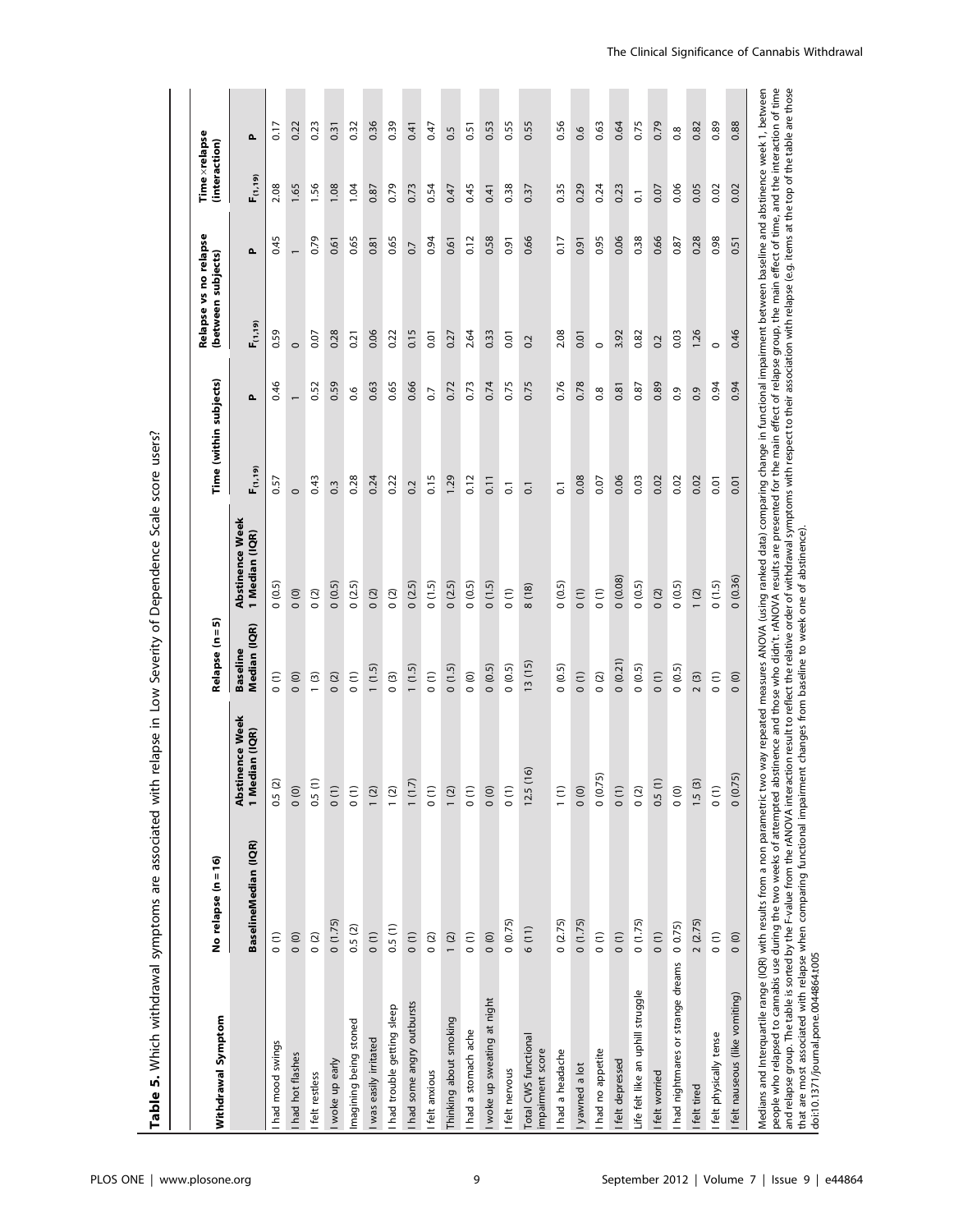Table 6. Best fitting multivariate models using somatic variables only, negative affect variables only, and then the combination somatic and negative affect variables to predict relapse during the attempted abstinence.

| Withdrawal measure                                        | Wald/Omnibus Chi Sq | $p$ value | <b>OR</b> | OR 95% CI   |
|-----------------------------------------------------------|---------------------|-----------|-----------|-------------|
| Somatic variables only model                              | 8.525               | 0.036     |           |             |
| I had trouble getting to sleep (abstinence - baseline)    | 1.71                | 0.19      | 0.59      | 0.27, 1.29  |
| I had no appetite (abstinence - baseline)                 | 0.93                | 0.33      | 1.38      | 0.71, 2.69  |
| I felt physically tense (abstinence - baseline)           | 4.4                 | 0.036     | 2.52      | 1.06, 5.99  |
| Negative affect variables only model                      | 3.03                | 0.55      |           |             |
| I felt anxious (abstinence - baseline)                    | 0.76                | 0.38      | 1.36      | 0.68, 2.75  |
| Life felt like an uphill struggle (abstinence - baseline) | 0.03                | 0.87      | 1.08      | 0.42, 2.82  |
| I had mood swings (abstinence - baseline)                 | 0.24                | 0.62      | 0.8       | 0.33, 1.93  |
| I felt depressed (abstinence - baseline)                  | 0.35                | 0.55      | 1.38      | 0.47, 4.11  |
| Combined somatic and negative affect model                | 10.82               | 0.15      |           |             |
| I had trouble getting to sleep (abstinence - baseline)    | 1.98                | 0.16      | 0.58      | 0.27, 1.24  |
| I had no appetite (abstinence - baseline)                 | 0.96                | 0.33      | 1.44      | 0.69, 3     |
| I felt physically tense (abstinence - baseline)           | 4.77                | 0.02      | 3.74      | 1.14, 12.19 |
| I felt anxious (abstinence – baseline)                    | 0.05                | 0.83      | 1.1       | 0.46, 2.6   |
| Life felt like an uphill struggle (abstinence - baseline) | 0.59                | 0.44      | 1.6       | 0.47, 5.7   |
| I had mood swings (abstinence - baseline)                 | 1.7                 | 0.19      | 0.47      | 0.15, 1.5   |
| I felt depressed (abstinence - baseline)                  | 0.087               | 0.77      | 0.81      | 0.21, 3.2   |

doi:10.1371/journal.pone.0044864.t006

received a uniformly lower endorsement for all of the symptoms surveyed relative to symptom intensity scores [11]. Second, the focus on average values across all of the participants in the study masks the variation in functional impairment experienced between people. As can be seen from the 'interquartile range' data presented in Tables 4 and 5, some study participants reported that cannabis withdrawal symptoms caused very high levels of functional impairment. Third, the study population consisted of non-treatment seekers, so it is reasonable to expect that higher levels of withdrawal-related functional impairment would be reported by treatment seekers, and this will be a fruitful avenue for future research. Finally, whilst the cannabis withdrawal syndrome is mild for most users, it appears comparable with tobacco withdrawal [20,24,46] which is of well established clinical significance.

This study has several notable limitations. The sample size is small, which can lead to inflated Type I errors in the analyses, and precludes conduct of factor analyses on the CWS to test any a priori predictions on the underlying structure of the cannabis withdrawal syndrome. The ad hoc analyses grouping selected symptoms into somatic and negative affect variables used in this present work would benefit from more rigorous factor analytical methods with larger sample sizes. The relapse analysis was by necessity opportunistic (hence we did not set out a formal a priori power calculation for this analysis), and the small numbers of participants in the relapse group suggest that any findings relating to relapse would benefit from further research. The *post-hoc* power analysis of total withdrawal scores suggests that  $\sim 64$  participants (32 in each group), would be required to detect a difference of the magnitude observed in this study. However effect size calculation from small sample sizes is prone to error [47], further supporting the need to follow up the relapse findings with larger datasets. As mentioned previously, a clear limitation of the present findings is that the study population was generally non-treatment seeking, so it may represent a conservative account of the findings in a treatment delivery context. Performing the same study in a clinical treatment seeking group may be expected to find more severe withdrawal having greater negative consequences to daily life, with the potential for greater levels of relapse. Examining withdrawal in such clinical samples will be a fruitful area of future research. It is also worthy of note that Table 4 shows measureable levels of functional impairment at baseline (before abstinence from cannabis) for the high SDS group. This is consistent with previous studies of both cannabis [48] and tobacco [46] withdrawal, and is expected as each individual will have their own baseline level of functioning, for example a mild usual sleep problem or a usual mildly depressed mood, which may become more substantial during abstinence. Finally there was no external corroboration of the self-reported functional impairment, or use of an alternative functional impairment measure.

In conclusion, cannabis withdrawal is clinically significant because it is associated with elevated functional impairment to normal daily activities, and the more severe the withdrawal is, the more severe the functional impairment is. Elevated functional impairment from a cluster of cannabis withdrawal symptoms is associated with relapse in more severely dependent users. Those participants with higher levels of functional impairment from cannabis withdrawal also consumed more cannabis in the month following the end of the experimental abstinence period. Higher levels of cannabis dependence (scores on the SDS) predicted greater functional impairment from cannabis withdrawal. These findings suggest that higher SDS scores can be used to predict problematic withdrawal requiring more intense treatment that can be monitored closely using the Cannabis Withdrawal Scale (Table 1) [11]. Finally and speculatively, the finding that lower levels of cannabis dependence predict lower levels of functional impairment from withdrawal (and thus lower levels of relapse) may indicate that stepped reductions in cannabis use prior to a quit attempt could reduce dependence, and thus reduce levels of withdrawal related functional impairment, improving chances of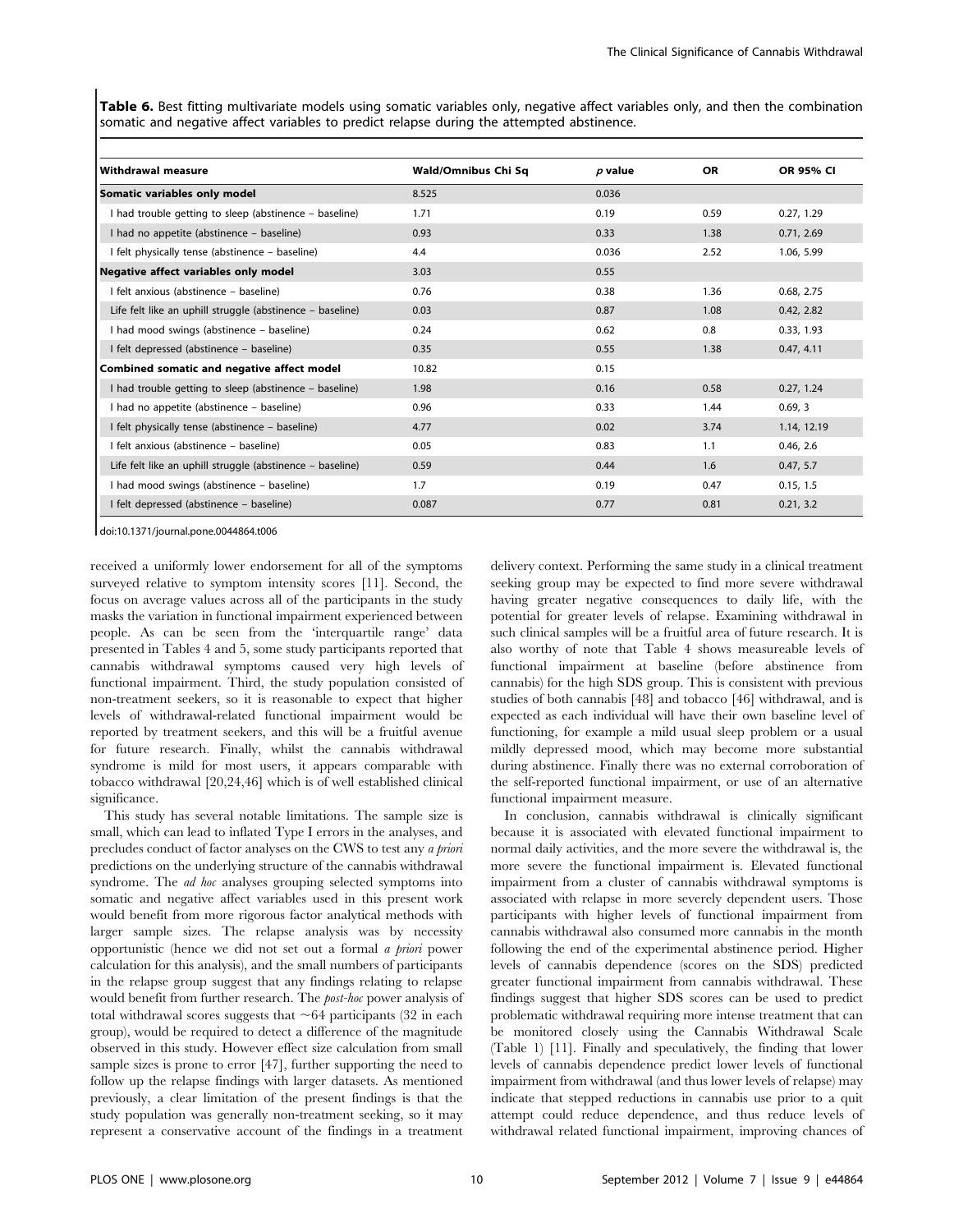achieving and maintaining abstinence. Targeting the withdrawal symptoms that contribute most to functional impairment during a quit attempt might be a useful treatment approach (e.g. stress management techniques to relieve physical tension and possible pharmacological interventions for alleviating the physical aspects of withdrawal such as loss of appetite and sleep dysregulation).

#### Acknowledgments

Jennifer Mackenzie and Lisa Robins performed the Structured Clinical Interviews. John Saunders, Robert Ali and Michelle Dailey provided

#### References

- 1. American Psychiatric Association (2000) Diagnostic and Statistical Manual of Mental Disorders (Text Revision). Washington, DC: American Psychiatric Association.
- 2. Budney AJ, Hughes JR (2006) The cannabis withdrawal syndrome. Current Opinion in Psychiatry 19: 233–238.
- 3. Haney M (2005) The marijuana withdrawal syndrome: diagnosis and treatment. Current Psychiatry Reports 7: 360–366.
- 4. Levin KH, Copersino ML, Heishman SJ, Liu F, Kelly DL, et al. (2010) Cannabis withdrawal symptoms in non-treatment-seeking adult cannabis smokers. Drug and Alcohol Dependence 111: 120–127.
- 5. Copersino ML, Boyd SJ, Tashkin DP, Huestis MA, Heishman SJ, et al. (2006) Cannabis withdrawal among non-treatment-seeking adult cannabis users. American Journal on Addictions 15: 8–14.
- 6. Cornelius JR, Chung T, Martin C, Wood DS, Clark DB (2008) Cannabis withdrawal is common among treatment-seeking adolescents with cannabis dependence and major depression, and is associated with rapid relapse to dependence. Addictive Behaviors 33: 1500–1505.
- 7. Preuss UW, Watzke AB, Zimmermann J, Wong JW, Schmidt CO (2010) Cannabis withdrawal severity and short-term course among cannabis-dependent adolescent and young adult inpatients. Drug and Alcohol Dependence 106: 133– 141.
- 8. Piontek D, Kraus L, Legleye S, Bühringer G (2011) The validity of DSM-IV cannabis abuse and dependence criteria in adolescents and the value of additional cannabis use indicators. Addiction 106: 1137–1145.
- 9. Gorelick DA, Levin KH, Copersino ML, Heishman SJ, Liu F, et al. (2012) Diagnostic criteria for cannabis withdrawal syndrome. Drug and Alcohol Dependence 123: 141–147.
- 10. McBride O, Teesson M, Slade T, Baillie A (2010) Theoretical and observed subtypes of DSM-IV alcohol- and cannabis-use disorders in the Australian population. J Stud Alcohol Drugs 71: 597–606.
- 11. Allsop DJ, Norberg MM, Copeland J, Fu S, Budney AJ (2011) The cannabis withdrawal scale development: patterns and predictors of cannabis withdrawal and distress. Drug and Alcohol Dependence 119: 123–129.
- 12. Hall W, Zador D (1997) The alcohol withdrawal syndrome. The Lancet 349: 1897–1900.
- 13. Eyer F, Schuster T, Felgenhauer N, Pfab R, Strubel T, et al. (2011) Risk assessment of moderate to severe alcohol withdrawal–predictors for seizures and delirium tremens in the course of withdrawal. Alcohol and Alcoholism 46: 427– 433.
- 14. Piasecki TM, Jorenby DE, Smith SS, Fiore MC, Baker TB (2003) Smoking withdrawal dynamics: II. Improved tests of withdrawal-relapse relations. Journal of Abnormal Psychology 112: 14–27.
- 15. Farrell M (1994) Opiate withdrawal. Addiction 89: 1471–1475.
- 16. Mattick RP, Hall W (1996) Are detoxification programmes effective? The Lancet 347: 97–100.
- 17. Hasin DS, Keyes KM, Alderson D, S W, Aharonovich E, et al. (2008) Cannabis withdrawal in the United States: Results from NESARC. Journal of Clinical Psychiatry 69: 1354–1363.
- 18. Haney M, Hart CL, Vosburg SK, Comer SD, Reed SC, et al. (2008) Effects of THC and lofexidine in a human laboratory model of marijuana withdrawal and relapse. Psychopharmacology (Berl) 197: 157–168.
- 19. Agrawal A, Pergadia ML, Lynskey MT (2008) Is There Evidence for Symptoms of Cannabis Withdrawal in the National Epidemiologic Survey of Alcohol and Related Conditions? American Journal on Addictions 17: 199–208.
- 20. Budney AJ, Vandrey RG, Hughes JR, Thostenson JD, Bursac Z (2008) Comparison of cannabis and tobacco withdrawal: severity and contribution to relapse. Journal of Substance Abuse Treatment 35: 362–368.
- 21. Cottler LB, Schuckit MA, Helzer JE, Crowley T, Woody G, et al. (1995) The DSM-IV field trial for substance use disorders: major results. Drug and Alcohol Dependence 38: 59–69; discussion 71–83.
- 22. Crowley TJ, Macdonald MJ, Whitmore EA, Mikulich SK (1998) Cannabis dependence, withdrawal, and reinforcing effects among adolescents with conduct symptoms and substance use disorders. Drug Alcohol Depend 50: 27–37.
- 23. Vandrey R, Budney AJ, Kamon JL, Stanger C (2005) Cannabis withdrawal in adolescent treatment seekers. Drug and Alcohol Dependence 78: 205–210.

comments on the development of the study. Tim Slade, Barbara Toson, Mathew Crowther and Jennifer Chalmers provided statistical advice and discussion. David Burke helped prepare the images.

#### Author Contributions

Conceived and designed the experiments: DJA JC MMN AJB. Performed the experiments: DJA. Analyzed the data: DJA. Contributed reagents/ materials/analysis tools: SF AM JL. Wrote the paper: DJA JC MN AJB.

- 24. Vandrey R, Budney A, Hughes J, Liguori A (2008) A Within-Subject Comparison of Withdrawal Symptoms During Abstinence From Cannabis, Tobacco, and Both Substances. Drug and Alcohol Dependence 92: 48–54.
- 25. Gossop M, Darke S, Griffiths P, Hando J, Powis B, et al. (1995) The Severity of Dependence Scale (SDS): psychometric properties of the SDS in English and Australian samples of heroin, cocaine and amphetamine users. Addiction 90: 607–614.
- 26. Martin G, Copeland J, Gates P, Gilmour S (2006) The Severity of Dependence Scale (SDS) in an adolescent population of cannabis users: Reliability, validity and diagnostic cut-off. Drug and Alcohol Dependence 83: 90–93.
- 27. Saunders JB, Aasland OG, Babor TF, de la Puente JR, Grant M (1993) Development of the Alcohol Use Disorders Screening Test (AUDIT). WHO collaborative project on early detection of persons with harmful alcohol consumption. Addiction 88: 791–804.
- 28. Gossop M, Griffiths P, Powis B, Strang J (1992) Severity of dependence and route of administration of heroin, cocaine and amphetamines. Br J Addict 87: 1527–1536.
- 29. Reinert DF, Allen JP (2007) The alcohol use disorders identification test: an update of research findings. Alcoholism, Clinical and Experimental Research 31: 185–199.
- 30. Dybek I, Bischof G, Grothues J, Reinhardt S, Meyer C, et al. (2006) The reliability and validity of the Alcohol Use Disorders Identification Test (AUDIT) in a German general practice population sample. Journal of Studies on Alcohol 67: 473–481.
- 31. Rubin A, Migneault JP, Marks L, Goldstein E, Ludena K, et al. (2006) Automated telephone screening for problem drinking. Journal of Studies on Alcohol 67: 454–457.
- 32. Ivis FJ, Adlaf EM, Rehm J (2000) Incorporating the AUDIT into a general population telephone survey: a methodological experiment. Drug and Alcohol Dependence 60: 97–104.
- 33. Cook JM, Biyanova T, Thompson R, Coyne JC (2007) Older primary care patients' willingness to consider discontinuation of chronic benzodiazepines. General Hospital Psychiatry 29: 396–401.
- 34. Gates P, Norberg M, Copeland J, Digiusto E (2012) Randomised controlled trial of a novel cannabis use intervention delivered by telephone. Addiction In press.
- 35. First M, Spitzer R, Gibbon M, Williams J (2002) Structured Clinical Interview for DSM-IV-TR Axis I Disorders, Research Version, Non-patient Edition. (SCID-I/NP). New York: Biometrics Research, New York State Psychiatric Institute.
- 36. Norberg MM, Mackenzie J, Copeland J (2012) Quantifying cannabis use with the Timeline Followback approach: A psychometric evaluation. Drug and Alcohol Dependence 121: 247–252.
- 37. Sobell LC, Sobell MB (1995) Alcohol Timeline Followback Users' Manual Toronto, Canada Addiction Research Foundation
- 38. Fu S, Lewis J (2008) Novel automated extraction method for quantitative analysis of urinary 11-nor-delta(9)-tetrahydrocannabinol-9-carboxylic acid (THC-COOH). J Anal Toxicol 32: 292–297.
- 39. Musshoff F, Madea B (2006) Review of biologic matrices (urine, blood, hair) as indicators of recent or ongoing cannabis use. Therapeutic Drug Monitoring 28: 155–163.
- 40. Harrell FE (2001) Regression Modeling Strategies. New York: Springer.
- 41. Altman DG, Royston P (2006) The cost of dichotomising continuous variables. BMJ 332: 1080.
- 42. Magee L (1990) R2 measures based on Wald and likelihood ratio joint significance tests. American Statistician 44: 250–253.
- 43. Akaike H (1974) A new look at the statistical model identification. Automatic Control, IEEE Transactions on 19: 716–723.
- 44. Zimmerman DW, Zumbo BD (1993) Relative power of the Wilcoxon test, the Friedman Test, and Repeated-Measures ANOVA on Ranks. The Journal of Experimental Education 62: 75–86.
- 45. Copeland J, Swift W, Rees V (2001) Clinical profile of participants in a brief intervention program for cannabis use disorder. Journal of Substance Abuse Treatment 20: 45–52.
- 46. Hughes JR, Hatsukami D (1986) Signs and symptoms of tobacco withdrawal. Archives of General Psychiatry 43: 289–294.